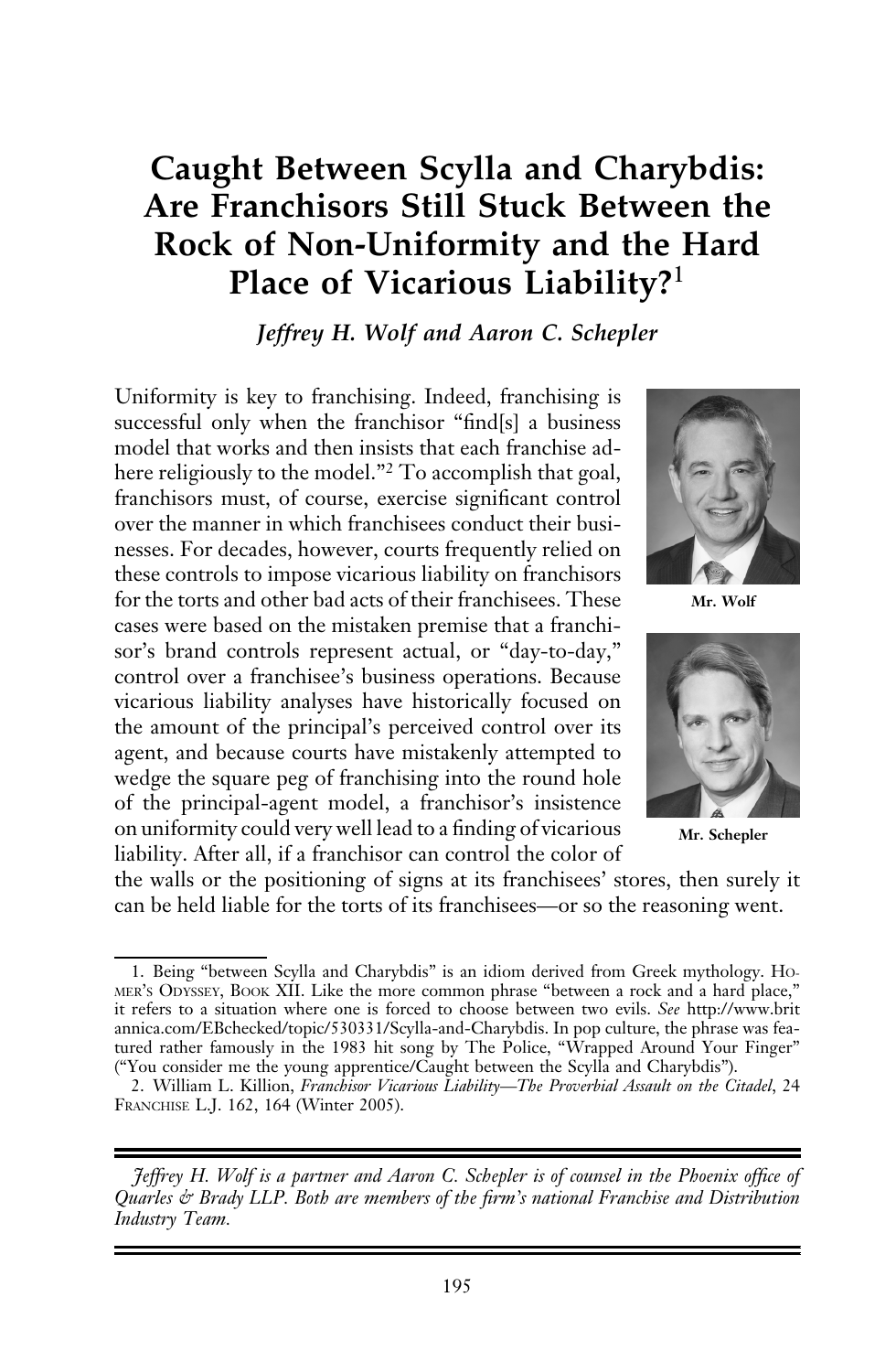The tide began to turn, at least in many jurisdictions, during the late 1990s and early 2000s. Courts began to understand that franchising was not the classic agency relationship it was often made out to be. Applying the traditional "control" test—which usually meant myopically focusing on the ways in which a franchisor ensures uniformity in its franchised locations—simply did not make sense. More importantly, many courts realized that placing too much emphasis on these controls vastly overstates the franchisor's actual control over its franchisees' injury-causing conduct. And that, in turn, leads to the wrong result: holding franchisors vicariously liable for acts that they did not cause, could not control, and never had the power to prevent in the first place.

Even now—decades after these vicarious liability cases first began filtering through the legal system—some courts are still getting it wrong. Some continue to use brand control as a proxy for actual control and impose vicarious liability on franchisors in situations where it simply is not warranted.

This article begins by tracing the history of franchisor vicarious liability from the early days of the "brand control equals agency" approach through the mid-2000s, when courts began applying the more modern "instrumentality" test. Next, it analyzes several recent franchisor vicarious liability decisions, some of which the authors believe were correctly decided while others were not. As to this latter category, this article focuses on two cases decided in California in 2012 and 2013 involving Domino's Pizza and Liberty Tax Service. These cases represent a potentially dangerous legal trend: a renewed willingness by courts to impose vicarious liability on franchisors based primarily on brand control rather than actual control. If anything, these cases demonstrate that some courts are moving in the wrong direction entirely by reverting to the days of the simplistic principal-agent model and a faulty application of the "control" test that went with it.<sup>3</sup>

# I. Early Franchisor Vicarious Liability Cases and Application of the "Control" Test

Vicarious liability has existed for centuries.<sup>4</sup> Although its basic principles are well known, a few key concepts are worth repeating. To begin with, vi-

<sup>3.</sup> This article deals only with those cases (or portions of cases) in which the plaintiff alleged that the franchisee was the *actual* agent of the franchisor. There is another, smaller body of vicarious-liability case law in which plaintiffs have alleged that the franchisee is the "apparent" or "ostensible" agent of the franchisor. See, e.g., Ross v. Choice Hotels Int'l, Inc., 882 F. Supp. 2d 951 (S.D. Ohio 2012); Braucher Braucher v. Swagat Group, L.L.C., 702 F. Supp. 2d 1032 (C.D. Ill. 2011); Jackson Hewitt, Inc. v. Kaman, 100 So. 3d 19 (Fla. Dist. Ct. App. 2011); Kaplan v. Coldwell Banker Residential Affiliates, Inc., 69 Cal. Rptr. 2d 640 (Ct. App. 1997). These cases likewise pose a number of challenges for franchisors. Because actual agency is the most common agency theory asserted by plaintiffs and much of the recent case law tends to center around actual agency, this article does not discuss the law of apparent agency.

<sup>4. 1</sup> MODERN TORT LAW: LIABILITY & LITIG. § 7.2 (2d ed. 2013) ("Development of the 'respondeat superior' doctrine to its present form began in the 17th century, when England's growth in industry and commerce required a responsive common law.") (citing Mary M. v. City of Los Angeles, 814 P.2d 1341 (Cal. 1991)).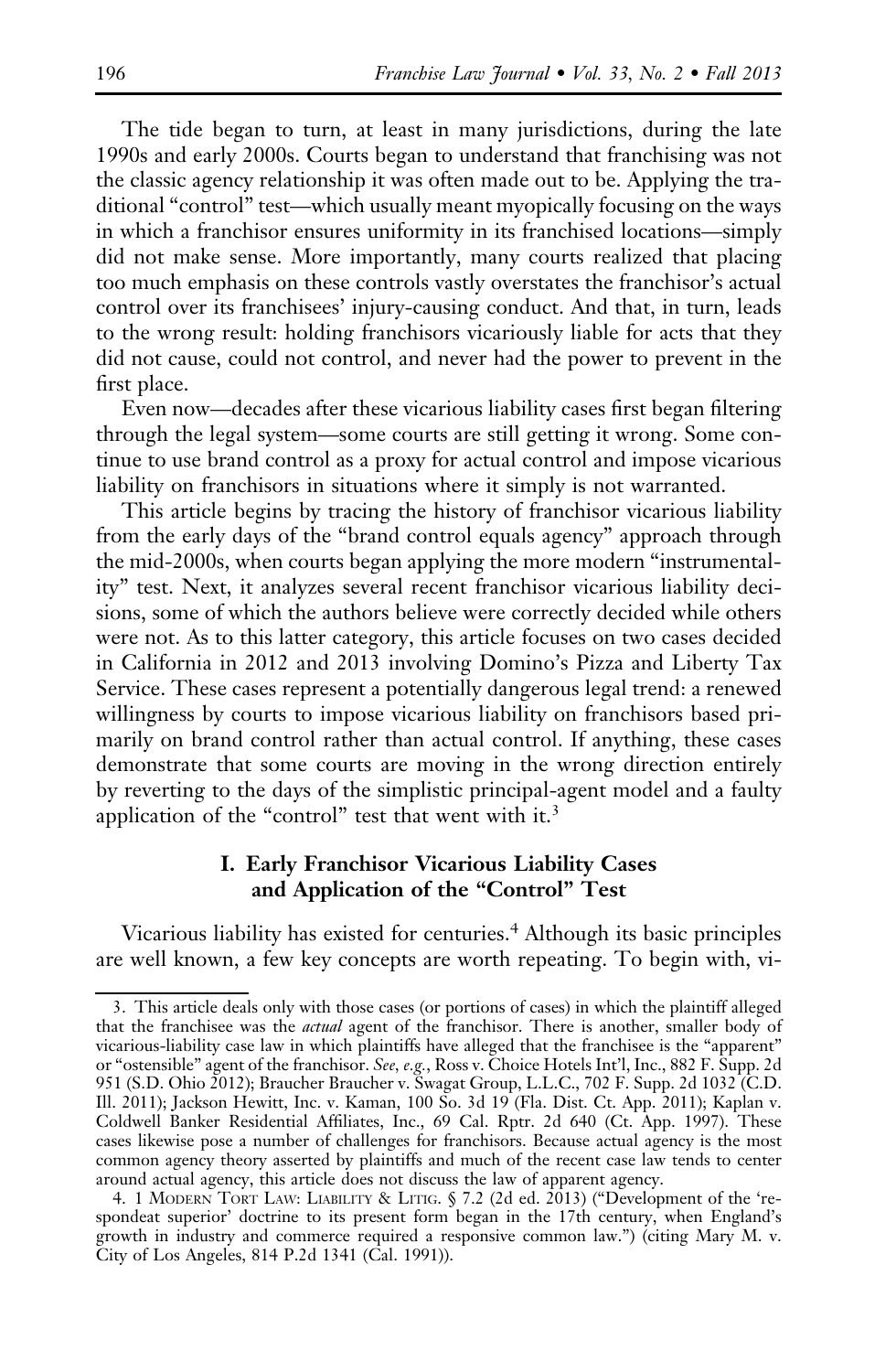carious liability is a form of strict liability, or "liability without fault." Under certain instances, the law will impose liability on a person who did not commit the tortious conduct but is held responsible because of the close relationship between that person and the tortfeasor.<sup>5</sup>

Perhaps the most well-known form of vicarious liability is the respondeat superior (or master-servant) doctrine under which employers are held liable for the acts of their employees while acting within the scope of their employment. Under the early common law, courts permitted third parties to hold the master legally responsible for the acts of his servant because it was believed that the master could exercise actual control over the servant's physical activities. Based on the master's ability to control the servant, the law deemed it fair to hold the master liable when the servant's negligence caused harm to another even if the master did nothing wrong. The servant's acts were deemed to be those of the master himself.<sup>6</sup> The same principles hold true of the principal-agent relationship. A principal is generally liable for the acts of an agent acting within the scope of his or her agency, again based on the theory that the agent is acting on the principal's behalf and under his or her direction and control.

Two policy reasons for imposing vicarious liability on the master or principal have often been cited: (1) imposing liability creates a financial incentive for the master to ensure that his or her servants exercise care when carrying out the master's business; and (2) if an accident does occur, the master is typically in a much better position to compensate the injured party or, at the very least, to insure against the loss. However the rationale is expressed, one thing is clear: it is the ability to exert actual control over the activities of another that gives rise to vicarious liability.

In the 1950s and 1960s, when franchising was still in its infancy and not well understood by most judges (or lawyers, for that matter), courts quickly seized on the fact that franchisors exerted significant control over the manner in which their franchisees conducted their businesses. Even a halfcentury ago, franchisors began to understand that "success comes only when one franchise location is indistinguishable from another and also knew that the key to this uniformity was control."7 Not surprisingly, the judiciary almost immediately tried to squeeze franchising into the familiar principal-agent model. An early case involving Arthur Murray, Inc.,<sup>8</sup> decided in 1967, illustrates this approach.

<sup>5.</sup> Kerl v. Dennis Rasmussen, Inc., 682 N.W.2d 328, 333 (Wis. 2004).

<sup>6.</sup> MODERN TORT LAW, supra note 4 ("The basis for the common-law liability of the master or principal for the conduct of the servant or agent is stated in the Latin maxim, 'qui facit alium, facit per se'—'he who acts through another, acts through himself.'" (quoting BLACKSTONE's COMMENTARIES, Vol. 1, p. 417)).

<sup>7.</sup> Killion, *supra* note 2, at 164 (discussing the manner in which Ray "Kroc and his lieutenants at McDonald's would eventually perfect the science of franchise control and establish the model that guides all successful franchise systems today").

<sup>8.</sup> The Arthur Murray franchise system still exists, boasting 260 dance studios worldwide, according to its website. See http://arthurmurray.com (last accessed on July 9, 2013).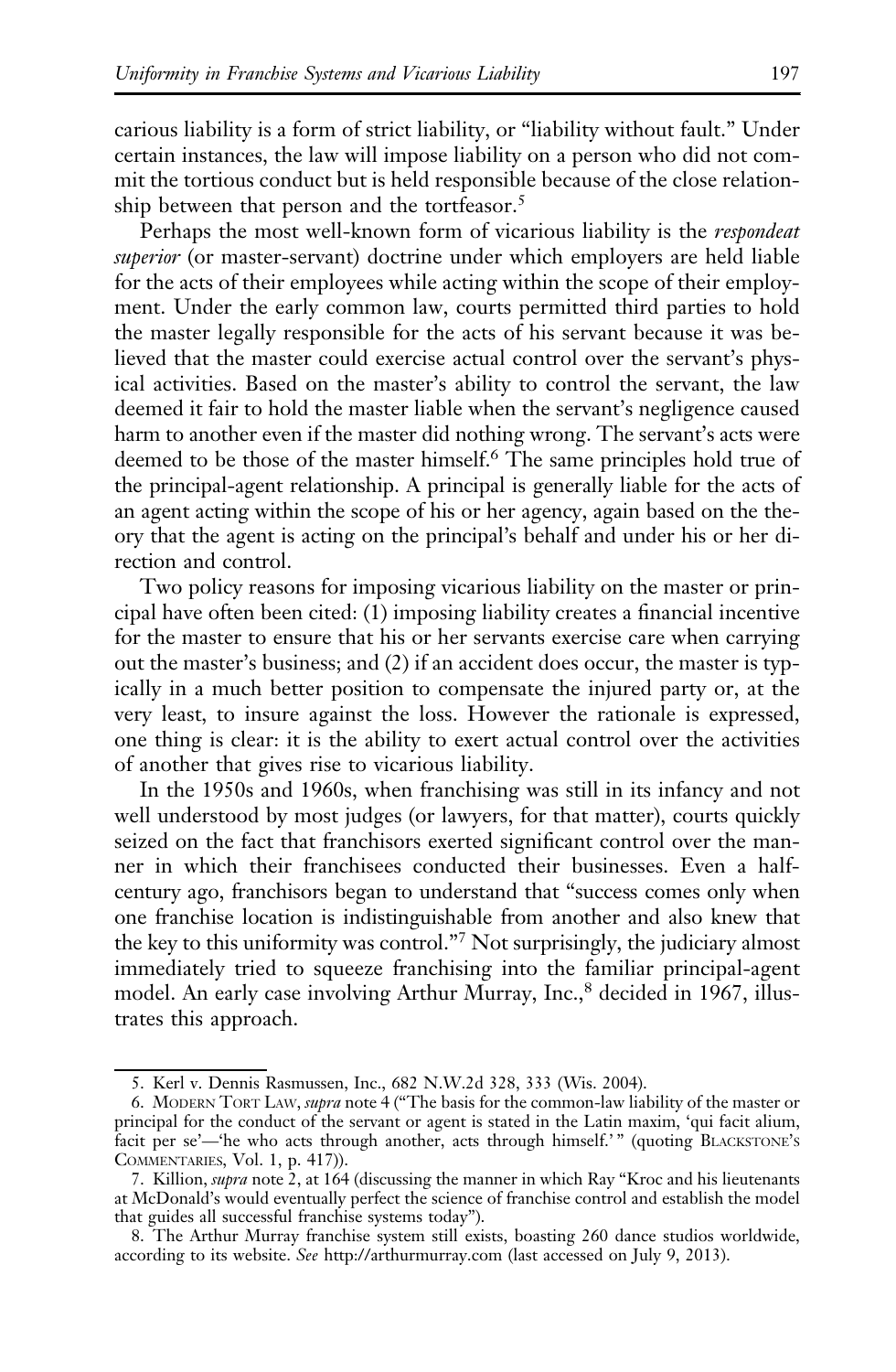In Nichols v. Arthur Murray, Inc.,<sup>9</sup> the court held that the franchisee was Arthur Murray's agent, and therefore the franchisor was liable for the franchisee's breaches of its contracts with the plaintiff. In the context of a business relationship, the court stated, when determining whether parties are principal and agent, "the right to control is an important factor."10 The court then went on to observe that, "[i]f, in practical effect, one of the parties has the right to exercise complete control over the operation by the other an agency relationship exists; the former is the principal and the latter the agent."<sup>11</sup> The court found an agency relationship between Arthur Murray and its franchisee based on the extensive and detailed operational controls contained in the parties' franchise agreement. The court cited with approval the trial court's finding that, "[a] reading of the contract here involved leads me to conclude that rigid effective controls over almost every aspect of the operation were retained by the licensor to the extent that for all intents and purposes it should be regarded as the operator of the business."12

Interestingly, the Nichols court acknowledged that a franchisor has a right under the Lanham Act to impose controls on franchisees in order to protect its trademarks. But the court held that Arthur Murray's controls went too far:

Many of the controls conferred were not related . . . to the protection of defendant's trade name, including its dancing and teaching methods, goodwill and business image. Other controls, although related to the protection of the trade name, because the exercise thereof was not limited to effecting such purpose, enabled defendant to impose its will upon the franchise holder in areas wholly unrelated to that purpose.<sup>13</sup>

The court hinted that if Arthur Murray wished to avoid creating an agency relationship, it should limit its controls to only those necessary to protect its "trade name, including its dancing and teaching methods, goodwill and business image."<sup>14</sup> Unfortunately, the court did not specify which of the many controls it found objectionable, raising more questions than it answered. Which of the two dozen operational controls cited by the court crossed the (as-yet-undefined) line between something that is necessary to protect a franchisor's marks and something that is not? Which of these controls were supposedly unrelated to the purpose of protecting the franchisor's goodwill? Because these questions were left unanswered, *Nichols* provided lit-

<sup>9. 56</sup> Cal. Rptr. 728 (Ct. App. 1967).

<sup>10.</sup> Id. at 731 (citations omitted).

<sup>11.</sup> Id. (citations omitted).

<sup>12.</sup> Id. at 732 (emphasis added).

<sup>13.</sup> Id.

<sup>14.</sup> Indeed, California courts apparently recognize this to be the primary holding of Nichols. E.g., Cislaw v. Southland Corp., 6 Cal. Rptr. 2d 386, 389 (Ct. App. 1992) (summarizing Nichols and other cases by concluding that, "taken as a whole, [these cases] impliedly recognize that the franchisor's interest in the reputation of its entire system allows it to exercise certain controls over the enterprise without running the risk of transforming its independent contractor franchisee into an agent").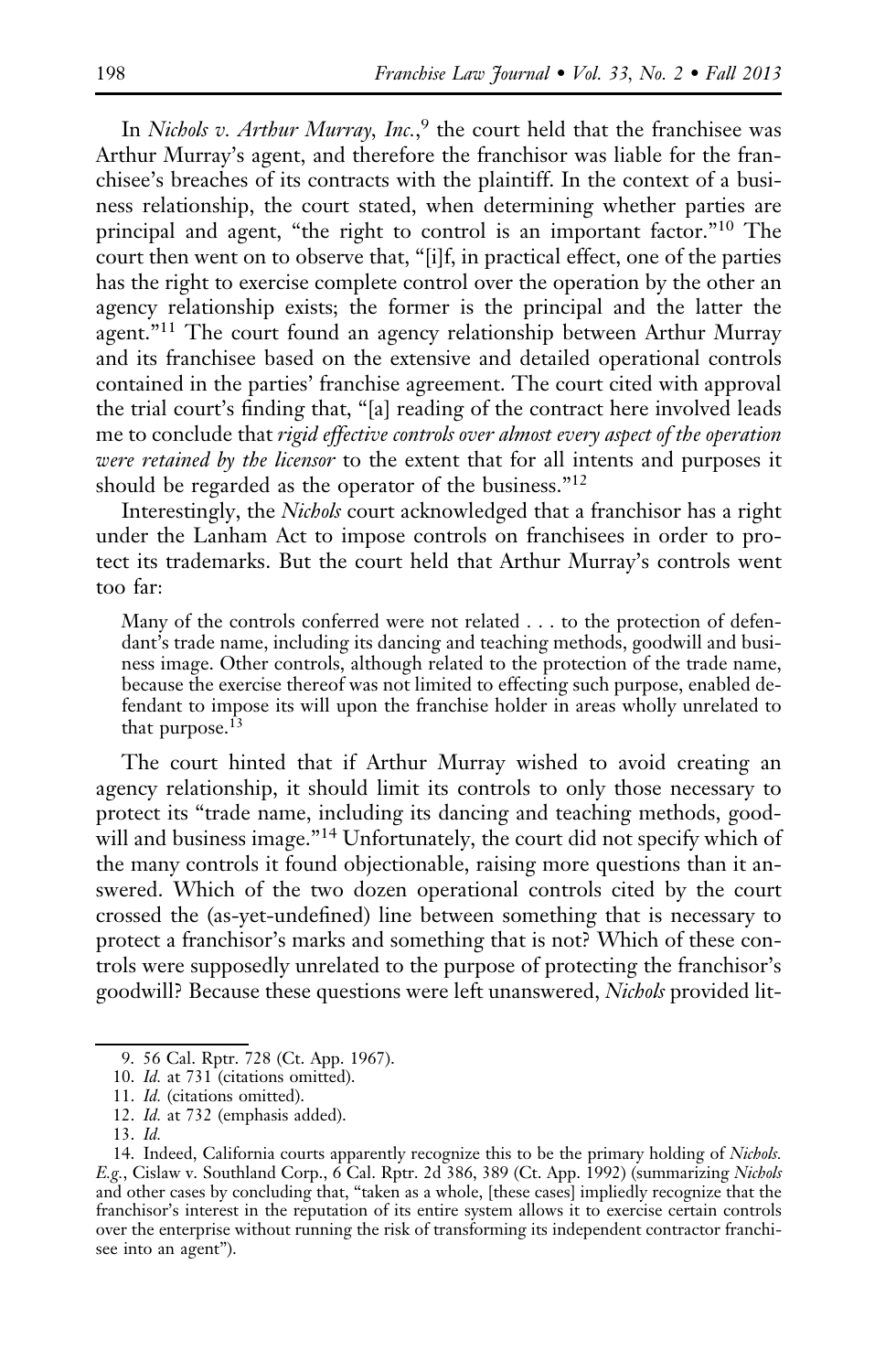tle guidance to future courts faced with similar facts. In large part, the legacy of Nichols is a black-letter rule that is at best murky and difficult to apply.<sup>15</sup>

Because of these shortcomings, Nichols effectively proclaimed that all franchise relationships were principal-agent relationships that exposed the franchisor to vicarious liability for the franchisee's acts, at least if the franchisor attempted to impose even the most basic brand or operational controls. While it is easy to criticize a nearly fifty-year-old opinion for its misunderstanding of franchising, even today, judges, lawyers, and jurors who are not schooled in modern franchising sometimes have difficulty distinguishing between the significant operational and brand protection controls that are common to all franchise relationships (which, in the authors' opinion, should not give rise to an agency relationship), and those things that constitute actual control over day-to-day operations (which arguably could give rise to an agency relationship).<sup>16</sup>

Even so, early cases like *Nichols* set the stage for two-plus decades of poorly reasoned case law relating to franchisor vicarious liability. Well into the 1980s and beyond, courts throughout the country embraced the concept that a franchisor's decision to prescribe detailed, mandatory operational and quality control standards governing the franchisee's business was, in and of itself, sufficient to conclude that the franchisee was the agent of the franchisor, thus exposing the franchisor to vicarious liability for the franchisee's acts.<sup>17</sup>

<sup>15.</sup> Another case decided the same year, Porter v. Arthur Murray, Inc., 57 Cal. Rptr. 554 (Ct. App. 1967), also held that the franchisee was Arthur Murray's agent, and likewise held the franchisor vicariously liable for the franchisee's breaches of its agreements with the customer/ plaintiff.

<sup>16.</sup> Killion, supra note 2, at 165 & n.20.

<sup>17.</sup> See, e.g., Crinkley v. Holiday Inns, Inc., 844 F.2d 156, 166 (4th Cir. 1988) (holding that under North Carolina law whether the franchisee was the franchisor's agent was a jury question because, among other things, "[b]y virtue of the franchise agreement, Holiday Inns [the franchisor] retained a significant degree of control over the operation of the Holiday Inn-Concord [i.e., the franchised location]"); Drexel v. Union Prescription Centers, 582 F.2d 781, 788 (3d Cir.1978) (applying Pennsylvania law and reversing summary judgment because general provisions in the franchise agreement were "so broadly drawn as to render uncertain the precise nature and scope of [franchisor's] rights vis-á-vis its franchisee"); Taylor v. Checkrite, Ltd., 627 F. Supp. 415, 417 (S.D. Ohio 1986) (applying Ohio law and concluding that, based on the operational controls outlined in the franchise agreement, the franchisor "ha[d] such a right of control over the franchisee as to make that franchisee its agent in regard to the activities complained of in this lawsuit"); Hayward v. Holiday Inns, Inc., 459 F. Supp. 634, 635–36 (D. Va. 1978) (applying Virginia law and denying summary judgment to the franchisor because it was a jury question whether the "detailed rules and standards" imposed by the franchisor gave it "the necessary 'control or right to control the methods or details of doing the work' of the franchisee"); Raasch v. Dulany, 273 F. Supp. 1015, 1018–19 (E.D. Wis. 1967) (denying summary judgment because provisions in an automobilerental franchise agreement imposing quality control requirements on a franchisee created an issue of fact as to whether the franchisor had a right of control); Billops v. Magness Const. Co., 391 A.2d 196, 198 (Del. 1978) (holding that provisions in a hotel franchise agreement "reveal a triable issue on the question of actual agency," precluding summary judgment on a claim that the franchisor should be held vicariously liable for the franchisee's harassment of a hotel customer); Singleton v. Int'l Dairy Queen, Inc., 332 A.2d 160, 161–62 (Del. Super. Ct. 1975) (concluding that provisions of a restaurant franchise agreement suggested "excessive" control by the franchisor over the franchisee, precluding summary judgment on a claim that the franchisor was vicariously liable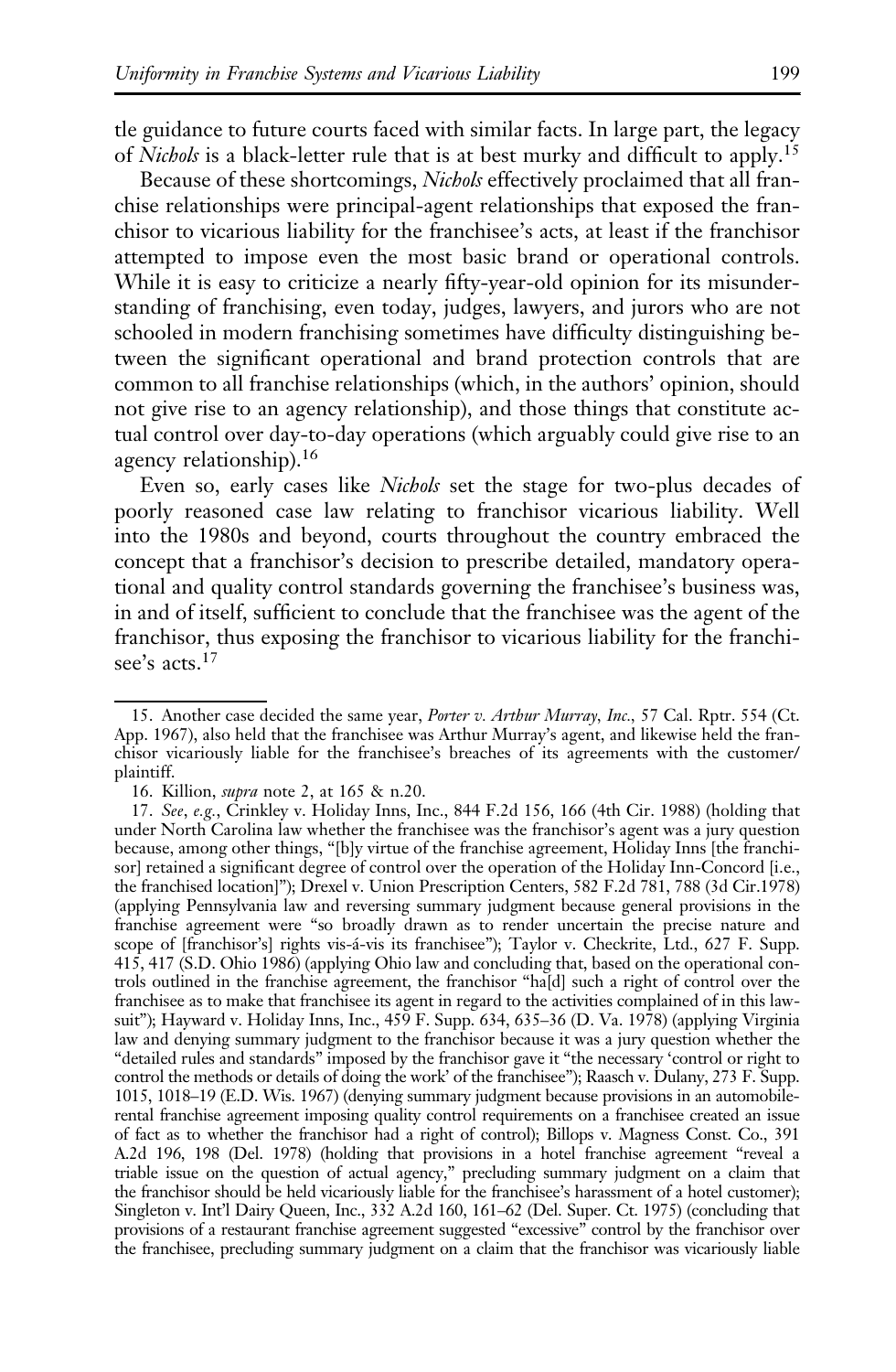## II. Kerl and the Modern "Instrumentality" Test

The simplistic "brand control equals agency" approach that courts applied throughout the '60s, '70s, and '80s eventually began to break down in the 1990s. Armed perhaps with a better understanding of franchising, courts began to take a more nuanced approach. Rather than asking whether the franchisor "controlled" the franchisee in a general sense (by, for example, imposing standards concerning the look and feel of the franchised business and the quality of products or services), courts began asking the much narrower question of whether the franchisor controlled the precise "instrumentality," or aspect of the franchisee's business, that caused the alleged harm.<sup>18</sup> The court should find the existence of a potential agency relationship between the franchisor and the franchisee only if the answer to that question is yes. After all, it makes sense to impose liability only in those situations where the franchisor has the legal right and practical ability to prevent the alleged harm. As noted earlier, the principal's ability to prevent harm was one of the primary historical reasons for imposing vicarious liability.

It would be difficult to track the trajectory of cases from the early "brand control equals agency" approach to the "instrumentality" test, which is now considered the majority rule.<sup>19</sup> One commentator has suggested that the first challenge to the old regime can be found in a 1993 Texas case, Exxon Corp. v. Tidwell.<sup>20</sup> However, although Tidwell was likely the first state supreme court to expressly reject the notion that general operational controls alone were sufficient to create an agency relationship, it was not the first court to question it, at least impliedly.<sup>21</sup> Albeit few and far between, there were a handful of published decisions in the 1970s and 1980s in which courts both acknowl-

19. See, e.g., Dipianti v. Jan-Pro Franchising Int'l, Inc., 990 N.E.2d 1054, 1064 (Mass. 2013) ("The 'instrumentality' test . . . accords with the approach of the majority of courts that have considered vicarious liability in the context of the franchise relationship."); see also Kerl, 682 N.W.2d at 341 (calling the instrumentality test the "majority approach in other jurisdictions").

for an injury suffered by a restaurant customer caused by defective glass door); Ahl v. Martin, 440 N.Y.S.2d 748, 749 (N.Y. App. Div. 1981) (affirming denial of summary judgment because there were "disputed facts and conflicting inferences regarding the degree of control and right to control by the [regional and national franchisors] over the operation of the store at which . . . [a drunken] driver allegedly purchased alcoholic beverage[s]").

<sup>18.</sup> See Kerl, 682 N.W.2d at 338-41 (examining ten cases and concluding that "[t]hese courts have adapted the traditional master/servant 'control or right to control' test to the franchise context by narrowing its focus: the franchisor must control or have the right to control the daily conduct or operation of the particular 'instrumentality' or aspect of the franchisee's business that is alleged to have caused the harm before vicarious liability may be imposed on the franchisor for the franchisee's tortious conduct. The quality and operational standards typically found in franchise agreements do not establish the sort of close supervisory control or right to control necessary to support imposing vicarious liability on a franchisor for the torts of the franchisee for all or general purposes.").

<sup>20.</sup> See Killion, supra note 2, at 166 (discussing Exxon Corp. v. Tidwell, 867 S.W.2d 19 (Tex. 1993)).

<sup>21.</sup> In the most technical sense, Tidwell was not a franchise case. There, an employee was shot and injured during a robbery at a service station that Exxon leased to its licensee. Accordingly, the Texas Supreme Court analyzed the case in light of the "hybrid body of law [that] has developed governing oil companies and their service station lessees." Tidwell, 867 S.W.2d at 21.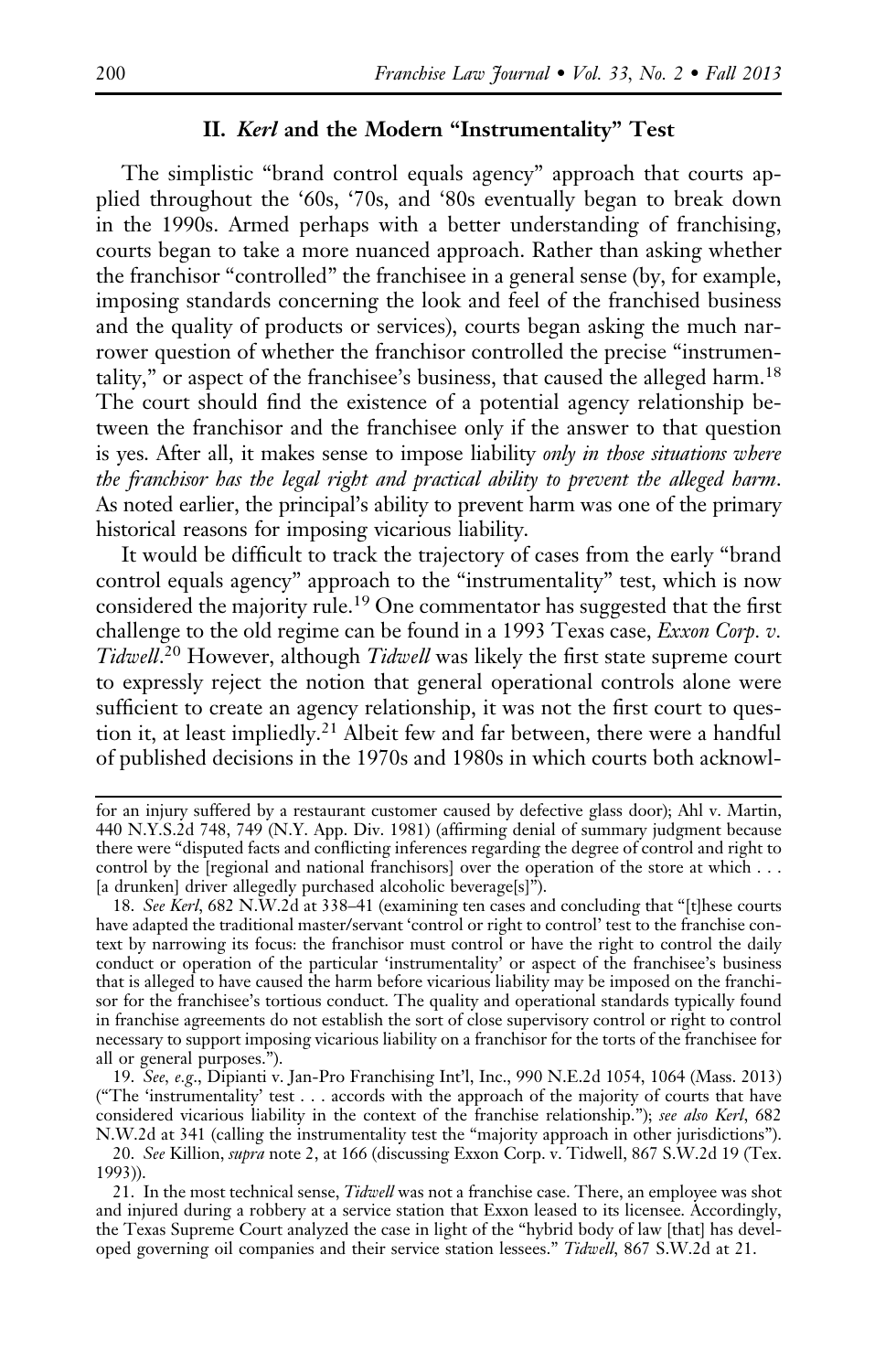edged the extensive controls that franchisors exert over their franchisees, but at the same time rejected the notion that such controls, standing alone, were sufficient to create an agency relationship.<sup>22</sup> However, none of these cases adequately explained why franchising is different from other business relationships that have often been analyzed under the traditional principal-agent model. Nor did they explain why a mechanical application of that model in franchising usually leads to an incorrect result.

That gap was filled in 2004 when the Wisconsin Supreme Court handed down its opinion in Kerl v. Dennis Rasmussen, Inc.<sup>23</sup> The Kerl decision is perhaps the best and most complete explanation of why brand controls alone are not the same as the actual, day-to-day control of a franchisee's business, and, as a result, why it makes little sense to focus solely on those controls when trying to determine whether an agency relationship exists.

The facts of *Kerl* were tragic. Harvey Pierce worked at an Arby's restaurant in Madison, Wisconsin, as part of a jail work-release program.<sup>24</sup> On June 11, 1999, he left the restaurant without permission and walked to a nearby Wal-Mart; in the parking lot of the store, he shot his ex-girlfriend, Robin Kerl, and her fiancé, David Jones, and then turned the gun on himself.<sup>25</sup> Kerl survived but was gravely injured.<sup>26</sup> Jones and Pierce both died.<sup>27</sup> Kerl and Jones's estate later sued the franchisee, Dennis Rasmussen, Inc. (DRI), and the franchisor, Arby's, Inc., among others.28 Plaintiffs alleged that Arby's should be held vicariously liable for negligently hiring, retaining, and supervising Pierce under theories of actual or constructive agency and *respondeat superior*; they also contended that Arby's was also directly liable for its own alleged negligence.<sup>29</sup> The trial court granted summary judgment to Arby's on all claims.<sup>30</sup> Plaintiffs appealed only the dismissal of their vicarious liability claims against

23. 682 N.W.2d 328 (Wis. 2004).

24. Id. at 332.

25. Id.

<sup>22.</sup> See, e.g., McLaughlin v. Chicken Delight, Inc., 321 A.2d 456, 459–60 (Conn. 1973) (upholding the trial court's finding that the franchisee's delivery driver was not an agent of the franchisor; accordingly, the franchisor could not be held liable for the death of plaintiff's decedent resulting from a car accident allegedly caused by the franchisee's employee); Murphy v. Holiday Inns, Inc., 219 S.E.2d 874, 878–79 (Va. 1975) ("As appears from the face of the document, the purpose of those provisions [in the parties' franchise agreement] was to achieve systemwide standardization of business identity, uniformity of commercial service, and optimum public good will, all for the benefit of both contracting parties. The regulatory provisions did not give defendant control over the day-to-day operation of [the franchisee's] motel."); Holiday Inns, Inc. v. Newton, 278 S.E.2d 85, 86 (Ga. Ct. App. 1981) (citing *Murphy* and concluding that there was no agency relationship between the franchisor and franchisee because "[t]he franchise [agreement] gave [the franchisor, Holiday Inns, Inc.] no control over the premises or the employees" that allegedly caused the injury to the plaintiff).

<sup>26.</sup> Id. Ms. Kerl's story apparently had a happy ending, however. A web page created in 2010 indicates that she has recovered physically and is doing well. See http://www.capitalcityhues. com/102110RobinKerl.html (last accessed July 15, 2013).

<sup>27.</sup> Kerl, 682 N.W.2d at 332.

<sup>28.</sup> Id.

<sup>29.</sup> Id. at 332–33.

<sup>30.</sup> Id. at 333.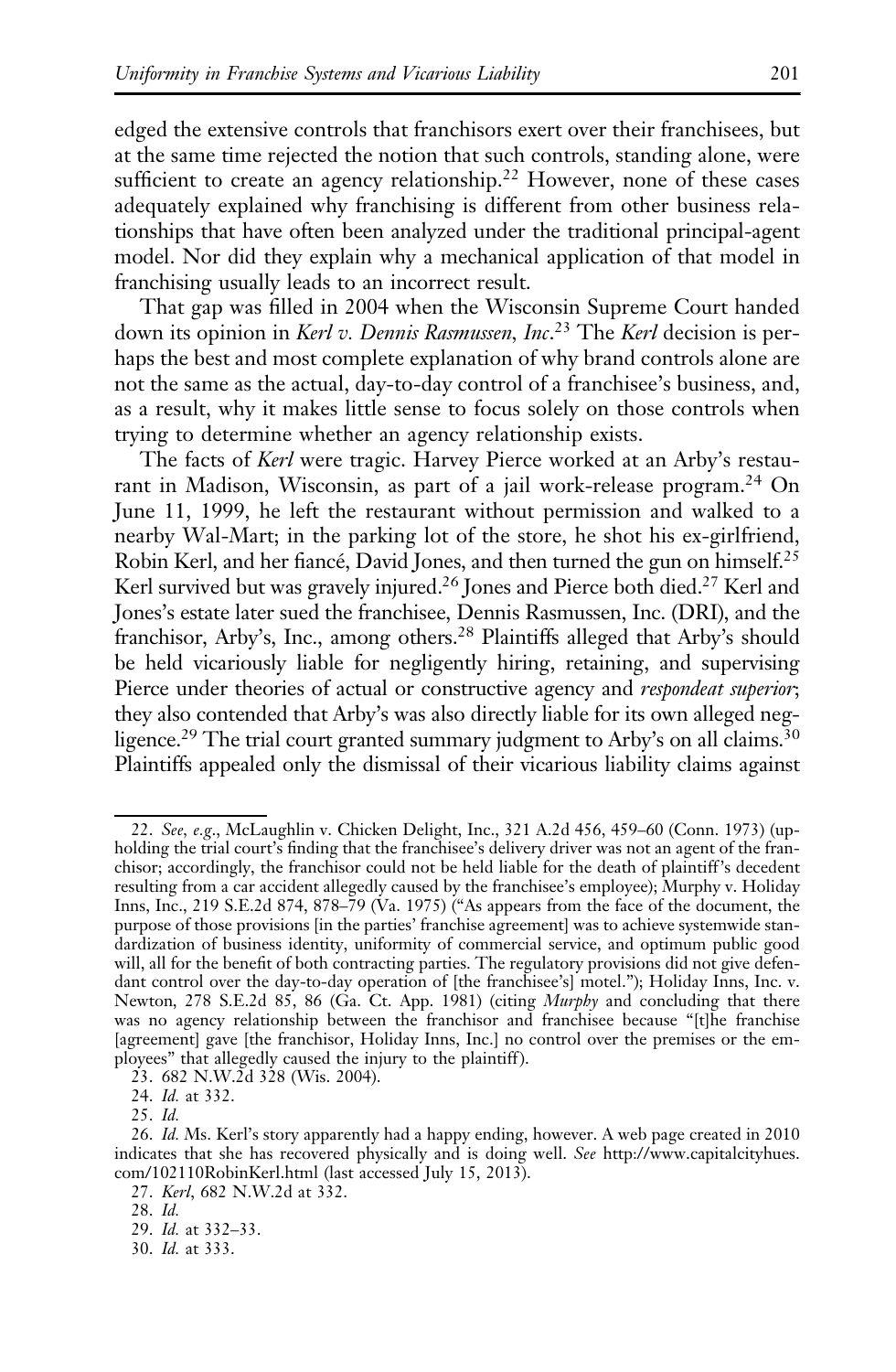Arby's.<sup>31</sup> The Wisconsin Court of Appeals affirmed the trial court's judgment as to Arby's.<sup>32</sup>

The Wisconsin Supreme Court accepted review. Justice Diane S. Sykes, writing for the court, framed the issue as "whether and under what circumstances a franchisor may be held vicariously liable for the negligence of its franchisee."<sup>33</sup> In a lengthy introduction, the court outlined its belief that franchising is qualitatively different from other types of business relationships and must be treated differently when analyzing whether a franchisor should be held vicariously liable. The court began by noting that virtually all franchises are "operated in accordance with a detailed franchise or license agreement," the purpose of which is to "protect the integrity" of the franchisor's marks.<sup>34</sup> The franchisor protects its marks by "setting uniform quality, marketing, and operational standards applicable to the franchise."<sup>35</sup>

Although these standards may at first give the appearance that the franchisor has a "right to control" the franchisee for vicarious liability purposes, the very nature of franchising compels a different conclusion:

The rationale for vicarious liability becomes somewhat attenuated when applied to the franchise relationship, and vicarious liability premised upon the existence of a master/servant relationship is conceptually difficult to adapt to the franchising context. If the operational standards included in the typical franchise agreement for the protection of the franchisor's trademark were broadly construed as capable of meeting the "control or right to control" test that is generally used to determine respondeat superior liability, then franchisors would almost always be exposed to vicarious liability for the torts of their franchisees. We see no justification for such a broad rule of franchisor vicarious liability. If vicarious liability is to be imposed against franchisors, a more precisely focused test is required.

We conclude that the marketing, quality, and operational standards commonly found in franchise agreements are insufficient to establish the close supervisory control or right of control necessary to demonstrate the existence of a master/servant relationship for all purposes or as a general matter. We hold, therefore, that a franchisor may be held vicariously liable for the tortious conduct of its franchisee only if the franchisor has control or a right of control over the daily operation of the specific aspect of the franchisee's business that is alleged to have caused the harm.<sup>36</sup>

The Kerl court held that, although the franchise agreement imposed a great number of quality and operational standards on the franchisee, DRI, "Arby's did not have control or the right to control DRI's supervision of its employees."<sup>37</sup> Because personnel supervision (or more specifically, DRI's alleged failure to properly supervise Pierce) was the "specific aspect" of DRI's business that caused harm to plaintiffs Kerl and Jones, and Arby's did not supervise Pierce or control his activities on a day-to-day basis or have the right

- 35. Id.
- 36. Id. at 331–32 (emphasis added).
- 37. Id. at 332.

<sup>31.</sup> Id.

<sup>32.</sup> Id.

<sup>33.</sup> Id. at 330.

<sup>34.</sup> Id. at 331.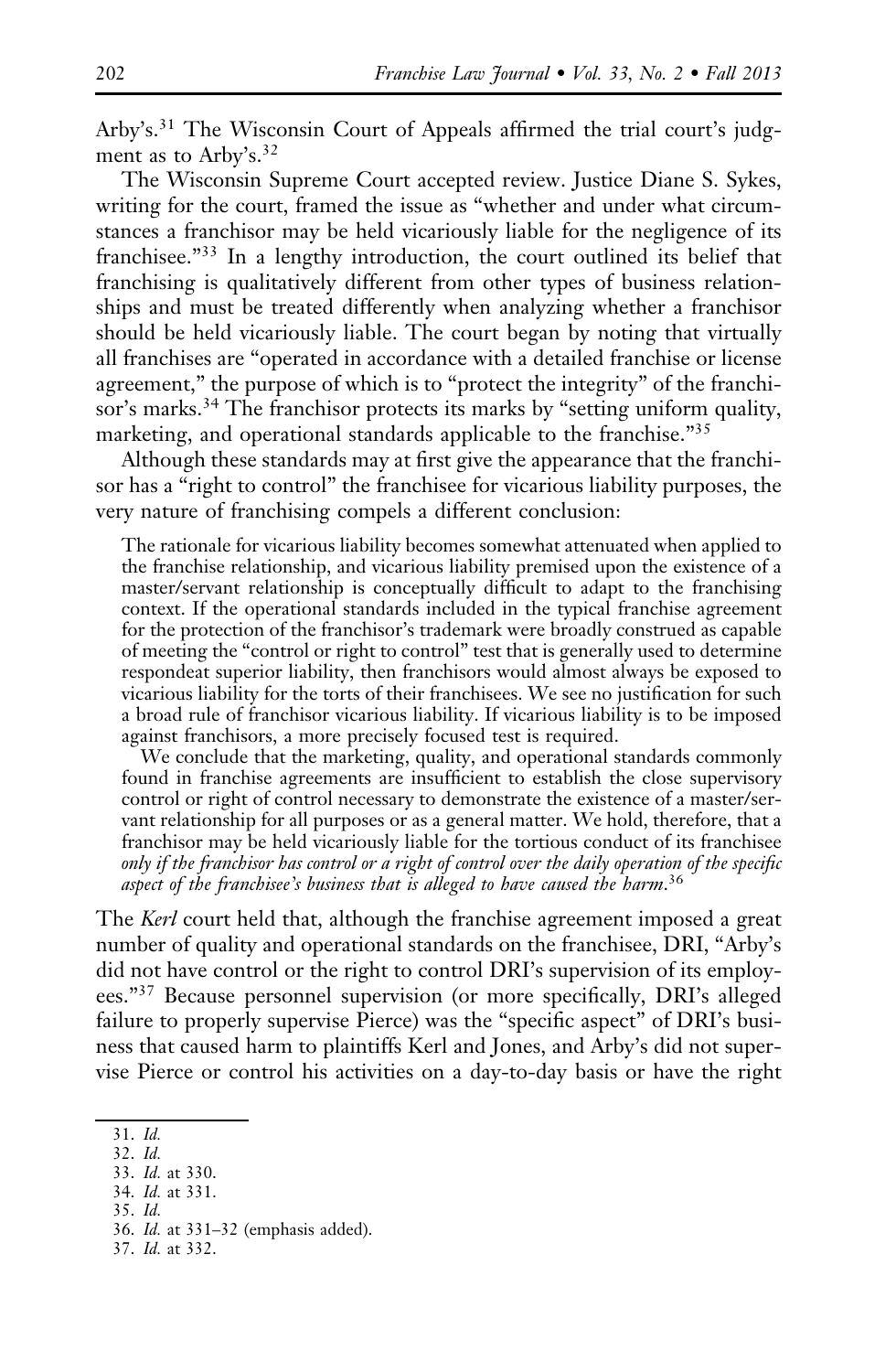to do so, Arby's could not be held vicariously liable for DRI's alleged negligence.<sup>38</sup>

Although this holding may seem somewhat unremarkable at first glance, Kerl represents an important moment in the history of American franchise law. For one thing, it may have been the first time a court recognized that imposing the quality controls inherent in any franchise relationship is not the same as exercising day-to-day control. If anything, the court in Kerl reached exactly the opposite conclusion. It reasoned that the franchisor sets standards for franchisees to follow precisely because it does not and cannot control the day-to-day operations of the franchisee's business. Imposing these controls is the only way to ensure uniformity of the products or services without interfering with the franchisee's right to operate as an independent businessperson, which is the arrangement that all franchise relationships contemplate.

As the Kerl court put it, "[t]he typical franchisee is an independent business or entrepreneur, often distant from the franchisor and not subject to day-to-day managerial supervision by the franchisor."<sup>39</sup> The existence of brand controls does not indicate, as many courts had previously held, that a franchisor manages or controls the franchisee's business. "To the contrary," the court wrote, "the imposition of quality and operational requirements by contract suggests that the franchisor does not intervene in the daily operation and management of the independent business of the franchisee."<sup>40</sup> To paraphrase the court, the only way the franchisor can ever hope to ensure the necessary uniformity in its franchised units without actually operating or managing them itself is to impose these quality standards.<sup>41</sup> The Kerl court's observations on these issues therefore reflect the important distinction between imposing quality control standards from a distance, and actually managing or controlling a franchisee's operations. The former is not a sufficient basis on which to impose vicarious liability, while the latter may, in appropriate circumstances.

Aside from its significance to the substantive law of franchising, the timing of the Kerl decision was also important. By the early 2000s, franchising had become, in the words of one commentator, "a giant engine of the American economy."<sup>42</sup> Reducing the instances in which franchisors can be held vicariously liable for the acts of their franchisees is a necessary step in continuing the explosive growth that franchising has experienced during the last

42. Edward Wood Dunham, Federal Franchise Legislation and Congress's Own Duty of Competence and Due Care, 21 FRANCHISE L.J. 67, 68 (Fall 2001).

<sup>38.</sup> Id.

<sup>39.</sup> Id. at 338.

<sup>40.</sup> Id. (emphasis added).

<sup>41.</sup> In fact, one of the primary goals of franchising is to allow the franchisor to avoid managing a large network of outlets on a day-to-day basis, while at the same time increasing the presence and value of its brand in the marketplace. As the court in  $Kerl$  remarked, "[a] franchise relationship is a marriage of convenience. It enables franchisors to spread the capital cost of enlarging the market for their goods and services by transferring those costs to local franchisees." Id. at 337.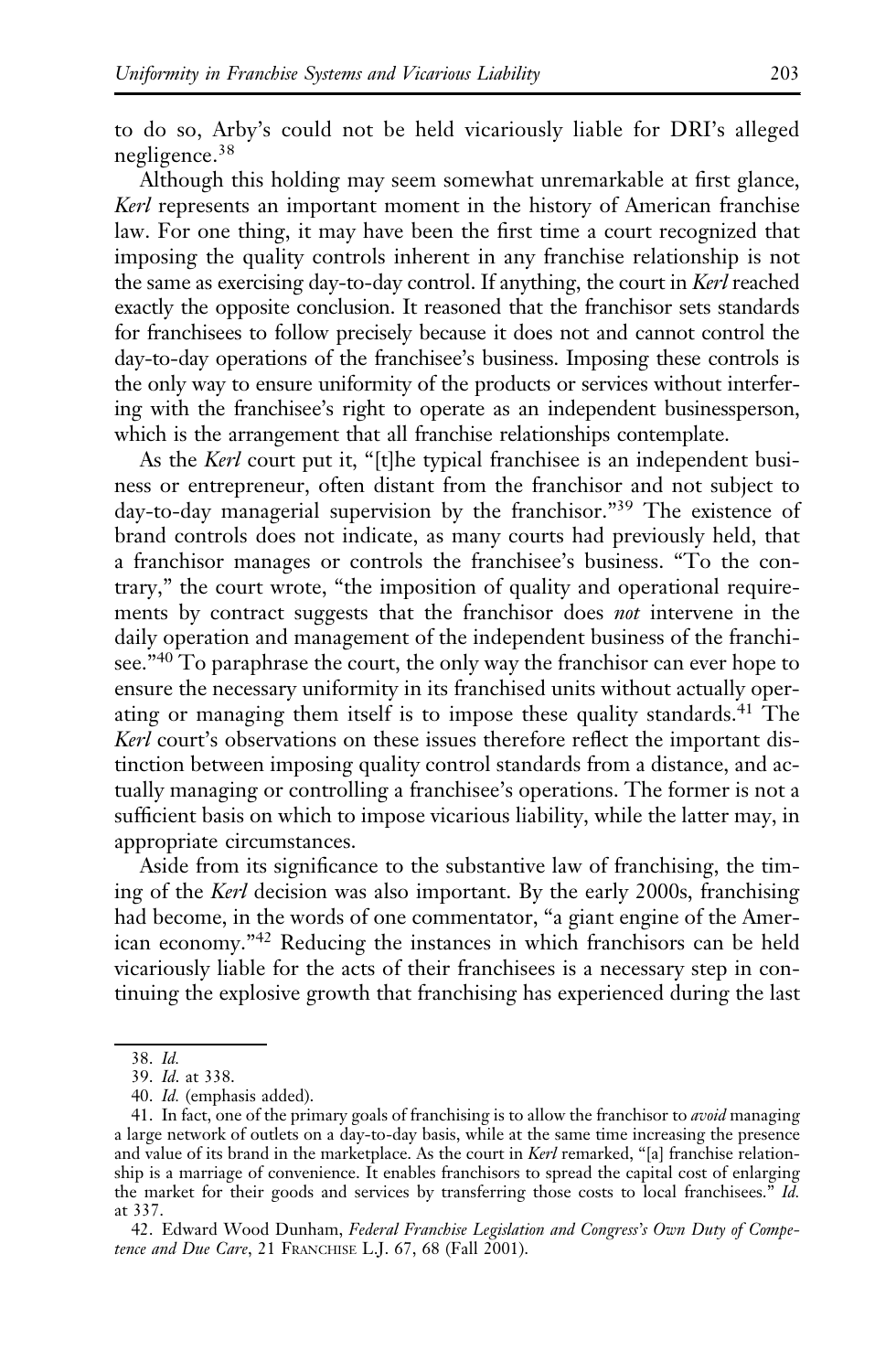two decades. After all, "if the law . . . holds franchisors routinely liable for the wrongful acts of its franchisees, franchisors will either quit franchising or at least charge higher fees" to franchisees for the privilege of using their marks and business format.<sup>43</sup> Neither of these options is attractive or economically sound, given the slow economic recovery after the Great Recession. As of 2007, the most recent year for which numbers are available, franchised businesses helped to create more than 17 million jobs in the United States and pumped more than \$2 trillion into the national economy.<sup>44</sup> Thus, dealing appropriately with unnecessary legal obstacles, like the arbitrary imposition of vicarious liability on franchisors, is and remains an important legal and economic issue.

# III. Franchisor Vicarious Liability in 2013—Is the Instrumentality Test Here to Stay?

The instrumentality test has been adopted in a significant number of jurisdictions that have considered vicarious liability in the franchise context. For the most part, it seems, gone are the days when a franchisor that imposes ordinary brand controls on its franchisees is automatically deemed vicariously liable for its franchisee's bad acts based solely on those controls. That was a far too simplistic approach that tended to overstate (often vastly) the franchisor's real, day-to-day control. Actual control is and should be the focus of any sound vicarious liability analysis. Likewise, for the reasons that the Kerl court pointed out, trying to squeeze the franchise relationship into the old principal-agent model is often problematic.<sup>45</sup>

A sampling of recent decisions from various federal district courts indicates that the federal bench understands franchising and the issues surrounding vicarious liability better than ever before.

In Gray v. McDonald's USA, LLC,<sup>46</sup> an employee of a McDonald's franchisee was physically assaulted by his manager, who was also an employee of the franchisee.<sup>47</sup> The plaintiff argued, among other things, that McDonald's was vicariously liable for the franchisee's negligent supervision of the manager as well as failure to provide a safe workplace.<sup>48</sup> Expressly relying on Kerl, the court said that "the relevant inquiry" is not whether McDonald's requires a franchisee's managers to attend training or whether it imposes brand controls.<sup>49</sup> Rather, the key is "whether [McDonald's] had the right to hire, fire,

<sup>43.</sup> Killion, supra note 2, at 165.

<sup>44.</sup> See INTERNATIONAL FRANCHISE ASSOCIATION, THE ECONOMIC IMPACT OF FRANCHISED BUSI-NESSES: VOLUME III, RESULTS FOR 2007, at 1–15 (available at http://www.buildingopportunity. com/download/National%20Views.pdf) (last accessed July 12, 2013).

<sup>45.</sup> Kerl, 682 N.W.2d at 337–38.

<sup>46. 874</sup> F. Supp. 2d 743 (W.D. Tenn. 2013).

<sup>47.</sup> Id. at 745–46.

<sup>48.</sup> Id. at 749, 752.

<sup>49.</sup> Id. at 752.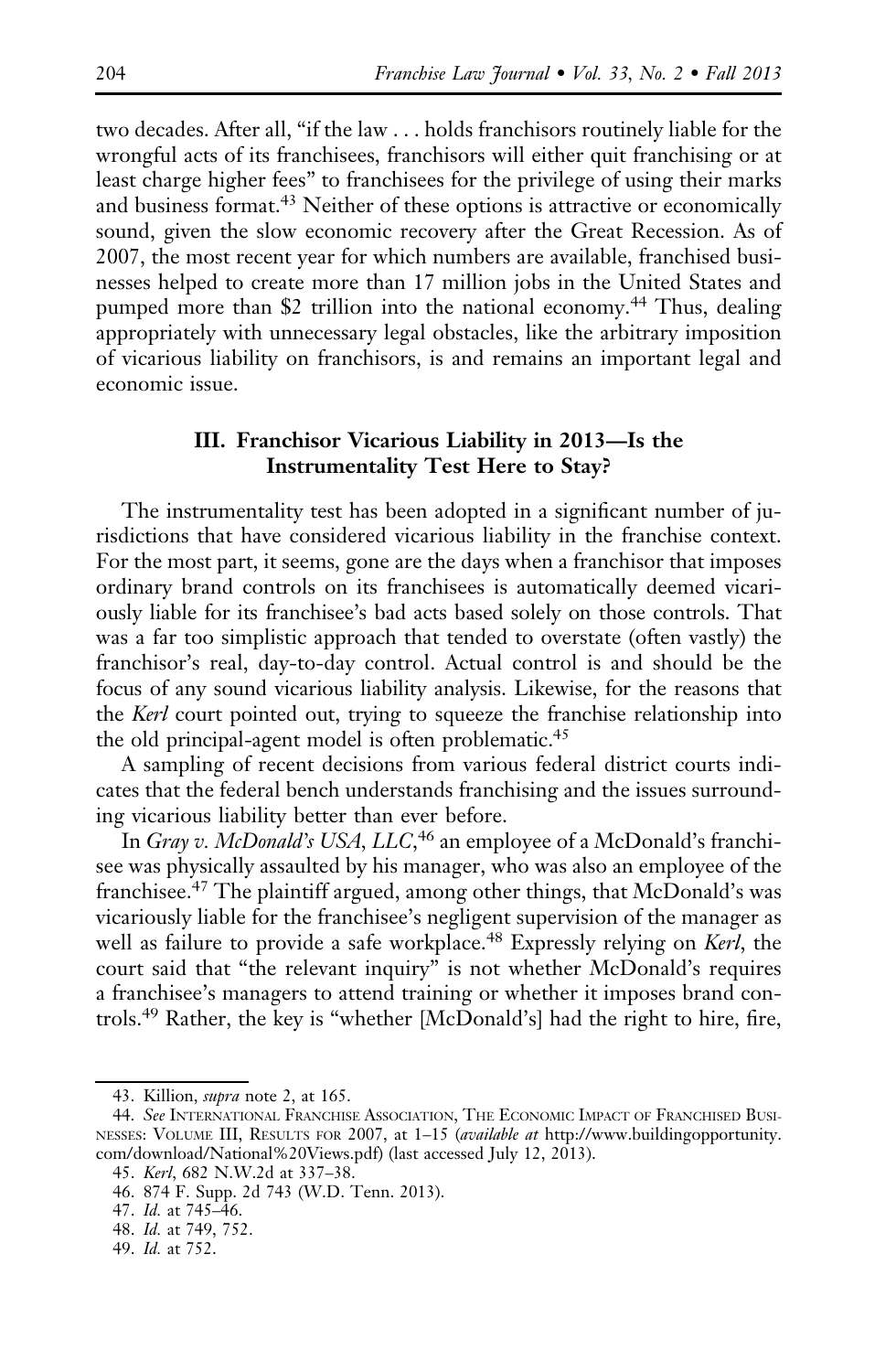and discipline [the manager who assaulted the employee]."<sup>50</sup> There was "[n]o evidence" of this, the court held, and therefore McDonald's could not be held vicariously liable for the franchisee's alleged failure to properly supervise the manager.<sup>51</sup> The court granted summary judgment to McDonald's on that claim.<sup>52</sup>

In re Motor Fuel Temperature Sales Practices Litigation<sup>53</sup> involved a group of consumers who purchased gasoline at Circle K convenience stores in Kansas. They sued a number of defendants, including Circle K Stores, Inc., the franchisor of the outlets at which the fuel was purchased, alleging that the fuel sales practices violated the Kansas Consumer Protection Act. Circle K moved for summary judgment on plaintiffs' claims "because it does not own or operate any retail motor fuel stores in Kansas—it only franchises Circle K-branded stores in the state."<sup>54</sup> Plaintiffs argued that Circle K was nevertheless vicariously liable for the franchisees' allegedly deceptive sales practices.<sup>55</sup> The court disagreed and granted Circle K's motion. Citing Kansas law, the court stated that "[t]o hold Circle K vicariously liable for the acts of its franchisees on a theory of actual authority, plaintiff must show that Circle K controlled or had the right to control franchisees in the particular instrumentality that harmed plaintiff, *i.e.*, in the details of selling motor fuel.<sup>"56</sup> The court further held that the evidence of Circle K's alleged control upon which the plaintiffs were relying were "precisely the types of controls that a franchisor may legitimately exercise over its franchisees without incurring vicarious liability."57 Indeed, the court noted, the plaintiffs had failed to produce any evidence whatsoever that Circle K had any control over the manner in which franchisees sold motor fuel, which was the "instrumentality" that caused the alleged harm to the plaintiffs.<sup>58</sup> Accordingly, Circle K was entitled to summary judgment.<sup>59</sup>

In Karnauskas v. Columbia Sussex Corp.,<sup>60</sup> the plaintiff sued, among others, Marriott International, Inc., after he allegedly cut his hand while using a coffee maker at a Marriott-branded hotel in Phoenix.<sup>61</sup> The plaintiff alleged that Marriott was vicariously liable for the alleged negligence of its franchisee, defendant Columbia Properties Phoenix LP, in failing to properly inspect and dispose of the faulty glass coffee pot.<sup>62</sup> The court purported to

<sup>50.</sup> Id.

<sup>51.</sup> Id.

<sup>52.</sup> Id. at 753. The court also rejected the argument that McDonald's was directly liable for Gray's injuries. See id.

<sup>53.</sup> MDL No. 1840, 2012 WL 1536161 (D. Kan. Apr. 30, 2012).

<sup>54.</sup> Id. at \*2.

<sup>55.</sup> Id. at \*5.

<sup>56.</sup> Id.

<sup>57.</sup> Id. at \*6.

<sup>58.</sup> Id.

<sup>59.</sup> Id. at \*8.

<sup>60.</sup> No. 09-cv-7104, 2012 WL 234377 (S.D.N.Y. Jan. 24, 2012).

<sup>61.</sup> Id. at \*1.

<sup>62.</sup> Id. at \*3.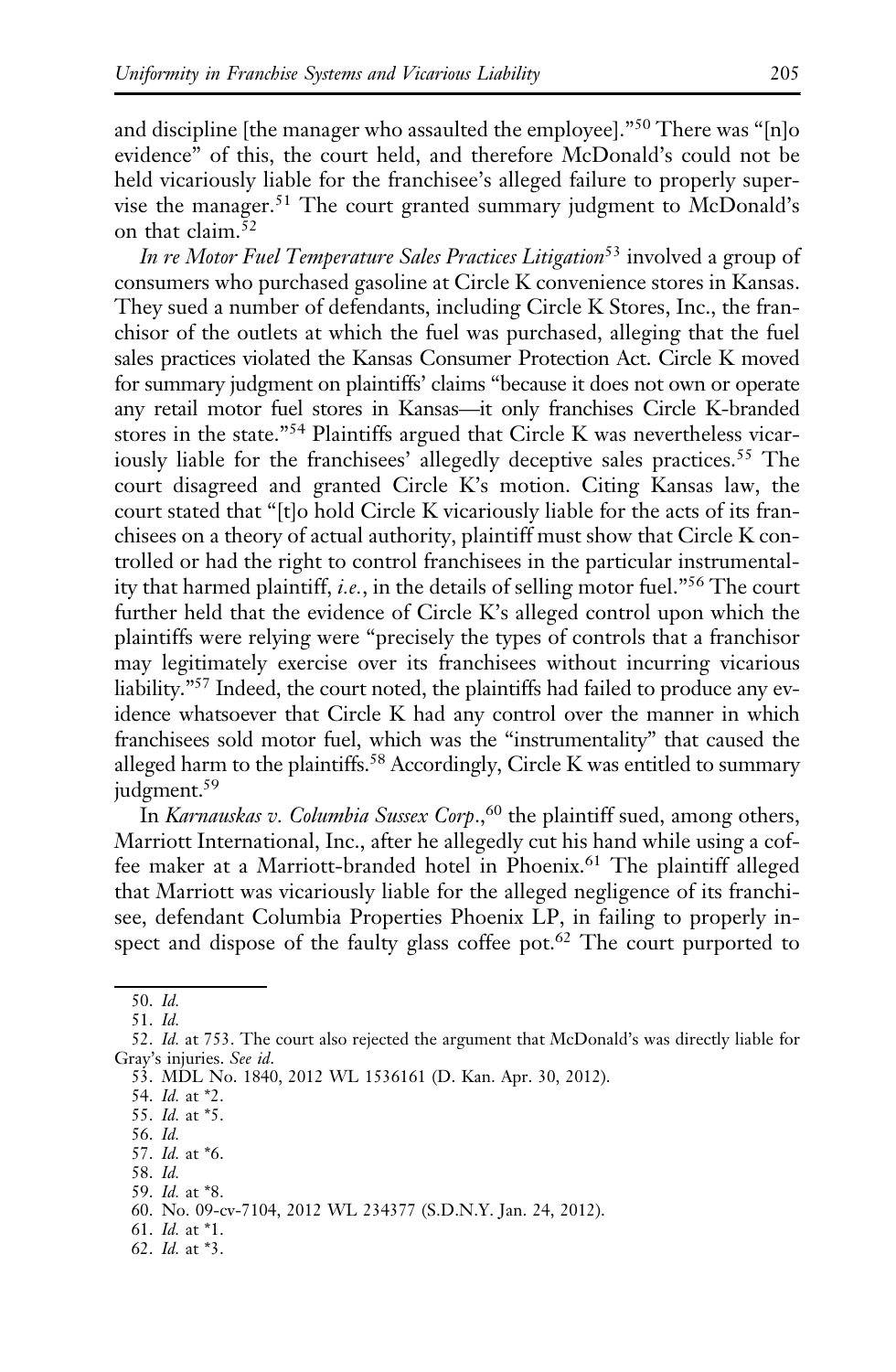apply Arizona law.63 However, it began its analysis by surveying cases from a number of jurisdictions, including the Wisconsin Supreme Court's decision in Kerl, and concluded that in the "majority of cases involving franchisor liability," the franchisor may be held liable only when it has "considerable day-to-day control over the specific instrumentality that is alleged to have caused the harm."<sup>64</sup> Although Arizona courts had not specifically addressed the issue, the court predicted that Arizona law would likewise hold that in order to be held vicariously liable for the negligence of a franchisee, a franchisor "must exercise more than a right to control uniformity of appearance" at its franchised locations.<sup>65</sup> The court therefore concluded that because Marriott "did not have control over the day-to-day operations of the hotel or the instrumentality at issue in this case [i.e., the coffee maker that allegedly injured the plaintiff], it owed no duty of care to plaintiff. . . ."<sup>66</sup> Accordingly, the court granted summary judgment for Marriott.<sup>67</sup>

In Courtland v. GCEP-Surprise, LLC,<sup>68</sup> the plaintiff, who worked as a bartender and server at a franchised Buffalo Wild Wings restaurant, alleged that she was subjected to sexual discrimination, harassment, and retaliation by the restaurant's general manager and an assistant manager.<sup>69</sup> She filed a complaint alleging Title VII claims against the franchisee, GCEP-Surprise, LLC, and two franchisor entities, Buffalo Wild Wings, Inc. and Buffalo Wild Wings International Inc. (collectively, Buffalo Wild Wings).<sup>70</sup> She alleged, among other things, that Buffalo Wild Wings was vicariously liable for the managers' alleged harassment.<sup>71</sup> However, finding the instrumentality test to be the " 'predominant test' for holding a franchisor vicariously liable,"<sup>72</sup> the court concluded that, although Buffalo Wild Wings, "maintained strict guidelines as to the presentation and operation of the Restaurant," that fact did "not establish, without more, that [it] had control over the [r]estaurant's managerial staff."<sup>73</sup> Since Buffalo Wild Wings did not hire, fire, or supervise the managers, i.e., the "instrumentality" that caused harm to the plaintiff, it could not be held vicariously liable for their alleged harassment.<sup>74</sup> Accordingly, the court granted summary judgment in favor of Buffalo Wild Wings.<sup>75</sup>

66. Id.

75. Id. at \*8. The plaintiff also alleged that Buffalo Wild Wings and the franchisee were her "joint employers," and that the franchisee was the franchisor's apparent, as opposed to actual, agent. The court granted summary judgment to the franchisor on these claims as well.

<sup>63.</sup> Id. at \*2.

<sup>64.</sup> Id. at \*3.

<sup>65.</sup> Id.

<sup>67.</sup> Id.

<sup>68.</sup> No. CV-12-00349-PHX-GMS, 2013 WL 3894981 (D. Ariz. July 29, 2013).

<sup>69.</sup> Id. at \*1.

<sup>70.</sup> Id. at \*2.

<sup>71.</sup> Id.

<sup>72.</sup> Id. at \*5 (quoting Gray, 874 F. Supp. 2d at 752).

<sup>73.</sup> Id. at \*6.

<sup>74.</sup> Id. at \*7.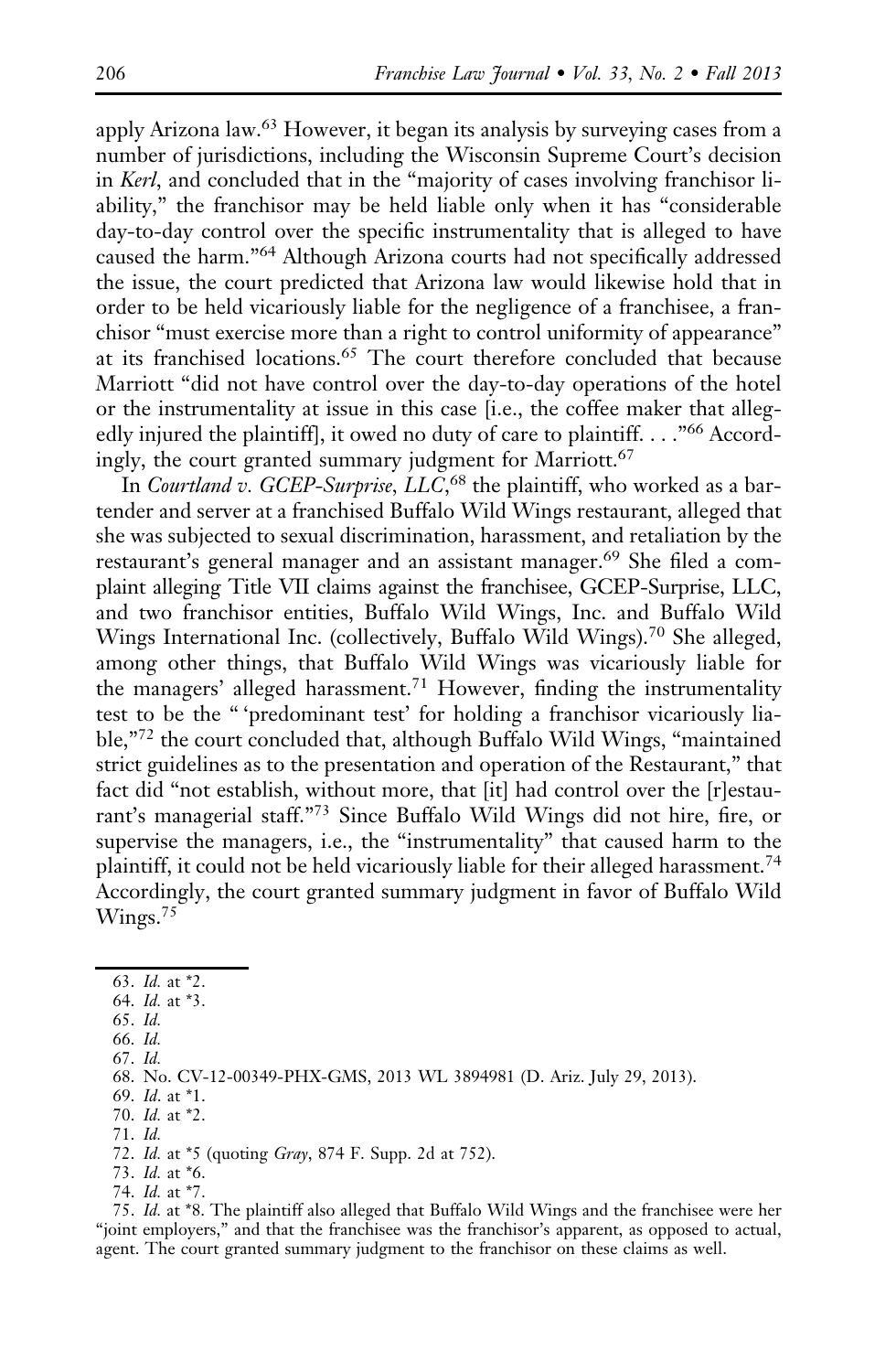Likewise, the highest courts of at least two states have recently adopted the instrumentality test.

In June 2013, the Supreme Judicial Court of Massachusetts, answering a question certified to it by the federal district court, ruled that the instrumentality test was the proper one to apply when determining whether a franchisor is vicariously liable for the acts of a franchisee.<sup>76</sup> In Depianti v. Jan-Pro Franchising International, Inc.,<sup>77</sup> the plaintiffs were a group of "unit franchisees" who alleged that the "regional master franchisee" (BradleyMktg Enterprises, Inc.) misclassified them as independent contractors, rather than employees and therefore committed various wage-and-hour violations under Massachusetts law.<sup>78</sup> The plaintiffs sought to hold the franchisor, Jan-Pro, vicariously liable for Bradley's alleged violations of these labor laws.79 Recognizing that the traditional master-servant or principal-agent test is "not easily transferrable to the franchise relationship," the court specifically adopted the instrumentality test, which it observed has now become the majority rule.<sup>80</sup> The court held that, "a franchisor is vicariously liable for the conduct of its franchisee only where the franchisor controls or has a right to control the specific policy or practice resulting in harm to the plaintiff."81 This test, the court stated, best serves one of the primary purposes in imposing vicarious liability: namely, doing so only where the franchisor is in a reasonable position to prevent the harm in the first place.<sup>82</sup>

In Ketterling v. Burger King Corp.,<sup>83</sup> the plaintiff alleged that Burger King Corp., the franchisor, was vicariously liable for the slip-and-fall injury she suffered in the snowy parking lot of a franchisee's restaurant.<sup>84</sup> The Idaho Supreme Court, in a case of first impression, ruled that "[a] franchisor may be held vicariously liable for the tortious conduct of its franchisee only if the franchisor has control or a right to control over the daily operation of the specific aspect of the franchisee's business that is alleged to have caused the harm."<sup>85</sup> In this case, even though the franchise operations manual directed the franchisee to clear snow and ice from areas around the restaurant, it also specifically provided that the franchisee alone was responsible for the store's day-to-day operation.<sup>86</sup> Because Burger King Corp. did not

86. Id.

<sup>76.</sup> Depianti v. Jan-Pro Franchising Int'l, Inc., 990 N.E.2d 1054 (Mass. 2013).

<sup>77.</sup> Id.

<sup>78.</sup> Id. at 1058.

<sup>79.</sup> Id. at 1062.

<sup>80.</sup> Id. at 1062–63 (discussing Kerl and similar decisions).

<sup>81.</sup> Id. at 1064. Clearly, the court could have chosen its words more carefully here. The instrumentality test that the court adopted is not concerned with whether the franchisor controls a specific policy. The instrumentality test focuses on the franchisor's ability to control specific acts, not policies. Every franchisor controls the policies that govern its relationship with its franchisees. Operations manuals are full of these policies.

<sup>82.</sup> Id.

<sup>83. 272</sup> P.3d 527 (Idaho 2012).

<sup>84.</sup> Id. at 528.

<sup>85.</sup> Id. at 533.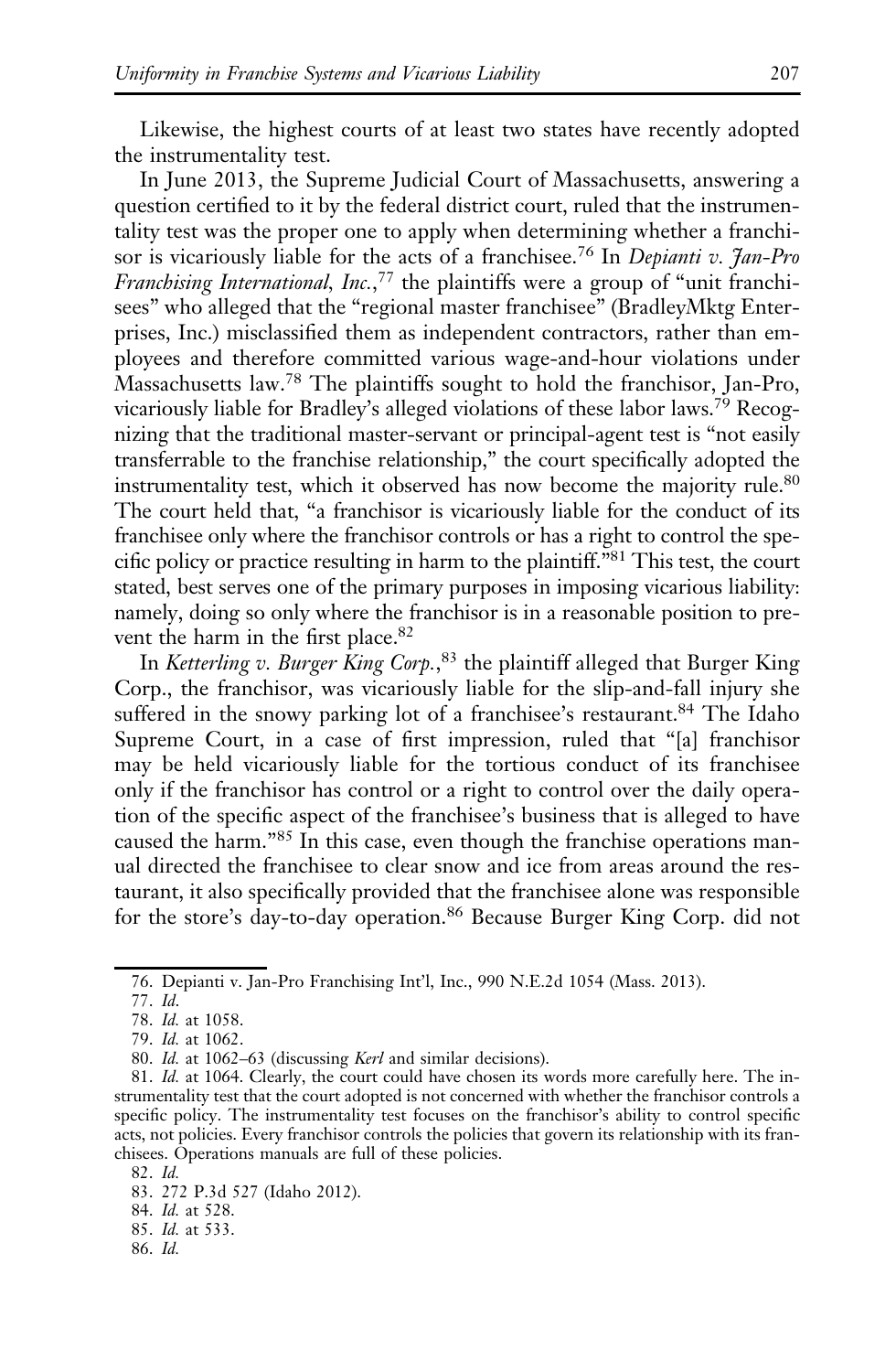"control or [have] a right to control" the frequency with which the franchisee cleared snow, the franchisor could not be held vicariously liable for injuries the plaintiff allegedly suffered there.<sup>87</sup> The court therefore affirmed the trial court's summary judgment ruling in Burger King's favor.<sup>88</sup>

These six recent decisions were correctly decided under the modern, majority rule as expressed in Kerl. The instrumentality test is not concerned with whether the franchisor imposes brand controls. Every franchisor does. Franchising is all about rigorous uniformity, which can be achieved only through appropriate operational standards that must be enforced. But if courts focus only on a franchisor's quality control policies, we will return to the days of the "brand control equals agency" approach discussed earlier in this article. Such an approach reflected a profound misunderstanding of how franchising works. Likewise, the traditional "right-to-control" test, often expressed through a master-servant or principal-agent analysis, swept too broadly. It, too, ended up using brand controls as a proxy for the actual control that, historically at least, had always been necessary to impose vicarious liability.

The instrumentality test, as these cases show, is the appropriate one to apply in the franchising context because it asks the right question: namely, whether the franchisor has both the legal right and the practical ability to control on a day-to-day basis the specific act that caused harm to the plaintiff. Only then does it make sense to impose vicarious liability on the franchisor, because only in those situations can one reasonably fault the franchisor for its failure to prevent harm. When applied properly, this test should result in a finding of vicarious liability in relatively few cases. Quite simply, most franchisors have very little, if any, actual day-to-day control over the operations of their franchisees' businesses. As a result, franchisors are rarely in the best position to prevent harm to customers and other third parties who patronize or are employed at franchised businesses.<sup>89</sup>

# IV. Two Recent California Decisions Raise Concern for Franchisors

Despite a growing number of jurisdictions adopting the instrumentality test, California has declined to do so, as demonstrated by two recent deci-

Killion, supra note 2, at 165. "From a practical viewpoint, the franchisor is not in the best position to control wrongful acts of the franchisee." Id.

<sup>87.</sup> Id.

<sup>88.</sup> Id.

<sup>89.</sup> As one commentator has observed, the franchisor's actual contact with its franchisees' operations is often rather limited:

In the typical franchise system, the franchisor's contact with the daily operation of the franchised location is a periodic quality-assurance (QA) evaluation, a visit that might occur from one to four times a year. The QA evaluation may last a day, at most, and is rarely conducted by an individual equipped to do a comprehensive security and safety evaluation.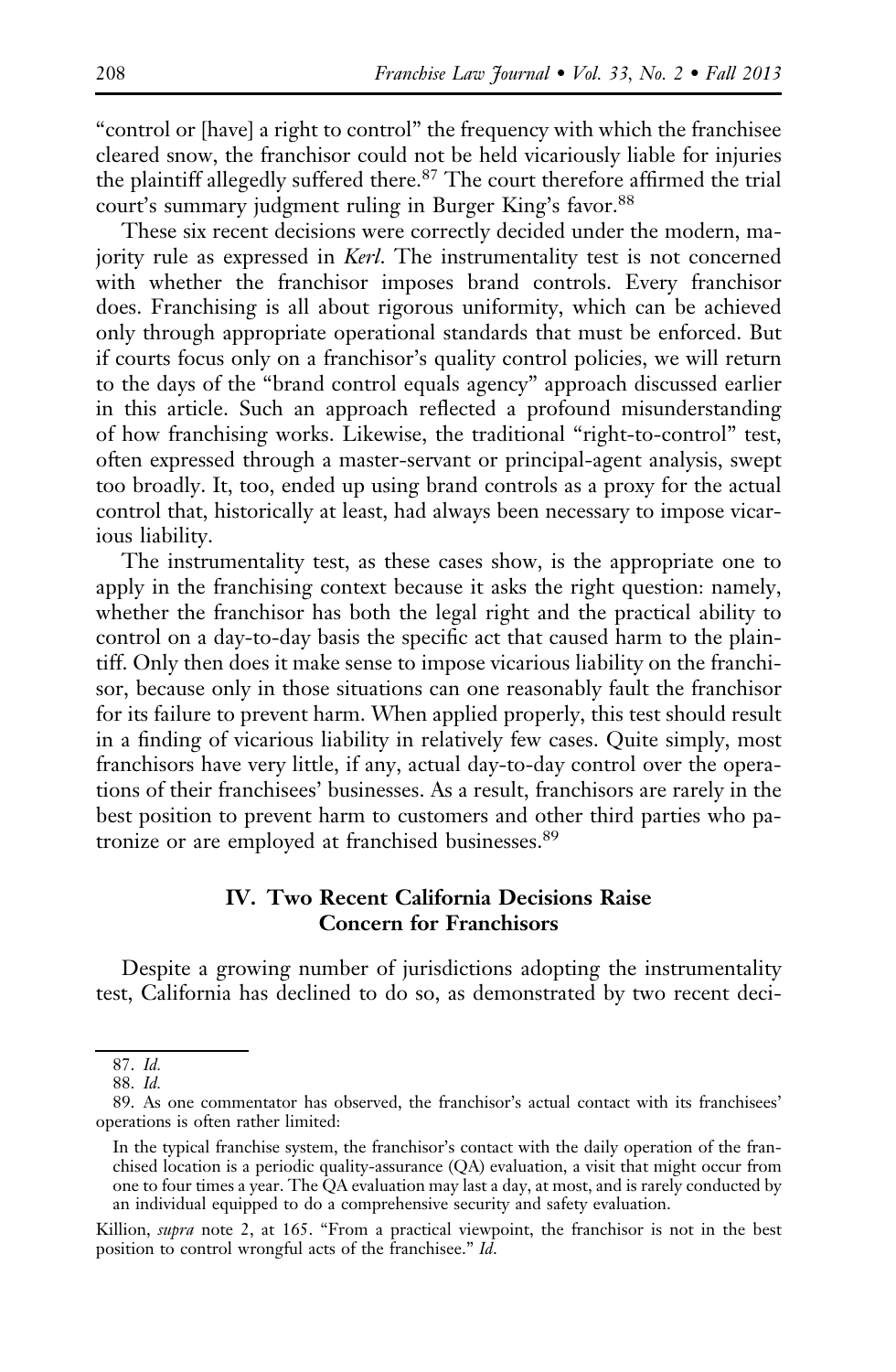sions discussed below. These should give franchisors cause for concern, whether they currently do business in California.

### A. Patterson v. Domino's Pizza, LLC

In Patterson v. Domino's Pizza, LLC,<sup>90</sup> the plaintiff, a teenage girl, went to work for a Domino's Pizza franchise in Thousand Oaks, California.<sup>91</sup> Almost immediately after she arrived, she was allegedly sexually harassed by her manager, Renee Miranda.<sup>92</sup> She soon left the job and later sued the franchisee, Sui Juris, LLC, and three entities related to the franchisor: Domino's Pizza, LLC, Domino's Pizza, Inc., and Domino's Pizza Franchising, LLC (collectively, Domino's).<sup>93</sup> She claimed that both Sui Juris and Domino's were her employers and were vicariously liable for Miranda's misconduct under the *respondeat-superior* doctrine.<sup>94</sup> The trial court granted summary judgment in Domino's favor, finding, among other things, that (1) the franchise agreement between Domino's and Sui Juris gave the franchisee sole control over hiring and personnel decisions at the franchised location, and (2) there was no evidence that Domino's played any role in any of Sui Juris' hiring or personnel decisions.<sup>95</sup> In short, the trial court found that Sui Juris was an independent contractor and that Miranda was "not an employee or agent of . . . Domino's . . . for purposes of imposing vicarious liability."96

The California Court of Appeal, however, took a very different view of the evidence and reversed the trial court's summary judgment ruling. Focusing extensively and nearly exclusively on the franchise agreement and a "Manager's Reference Guide," the court cited a laundry list of the ways in which Domino's controlled Sui Juris' operation of its business.<sup>97</sup> The court noted, for example, that Domino's (1) set standards for employees' grooming and appearance; (2) had access to the store's computer system (which contained personnel data); and (3) created rules regarding signage, store hours, advertising, equipment, décor, menu pricing, and the like.<sup>98</sup> These controls, the court said, "substantially limit franchisee independence in areas that go beyond food preparation standards."99 The court also cited evidence that after the harassment came to light, a Domino's area

94. Id.

- 98. Id. at 400.
- 99. Id. at 400.

<sup>90. 143</sup> Cal. Rptr. 3d 396 (Ct. App. 2012). On October 10, 2012, the California Supreme Court granted review of this case. See Patterson v. Dominos [sic] Pizza LLC, 287 P.3d 68 (Cal. 2012). Under the California Rules of Court, the opinion was automatically de-published once the court granted review. See California Rules of Court 8.1105(e)(1). As of the time this article went to press, the supreme court had not yet issued its opinion.

<sup>91.</sup> Patterson, 143 Cal. Rptr.3d at 397–98.

<sup>92.</sup> Id. at 398.

<sup>93.</sup> Id.

<sup>95.</sup> Id.

<sup>96.</sup> Id. (ellipses in original).

<sup>97.</sup> Id. at 399–400.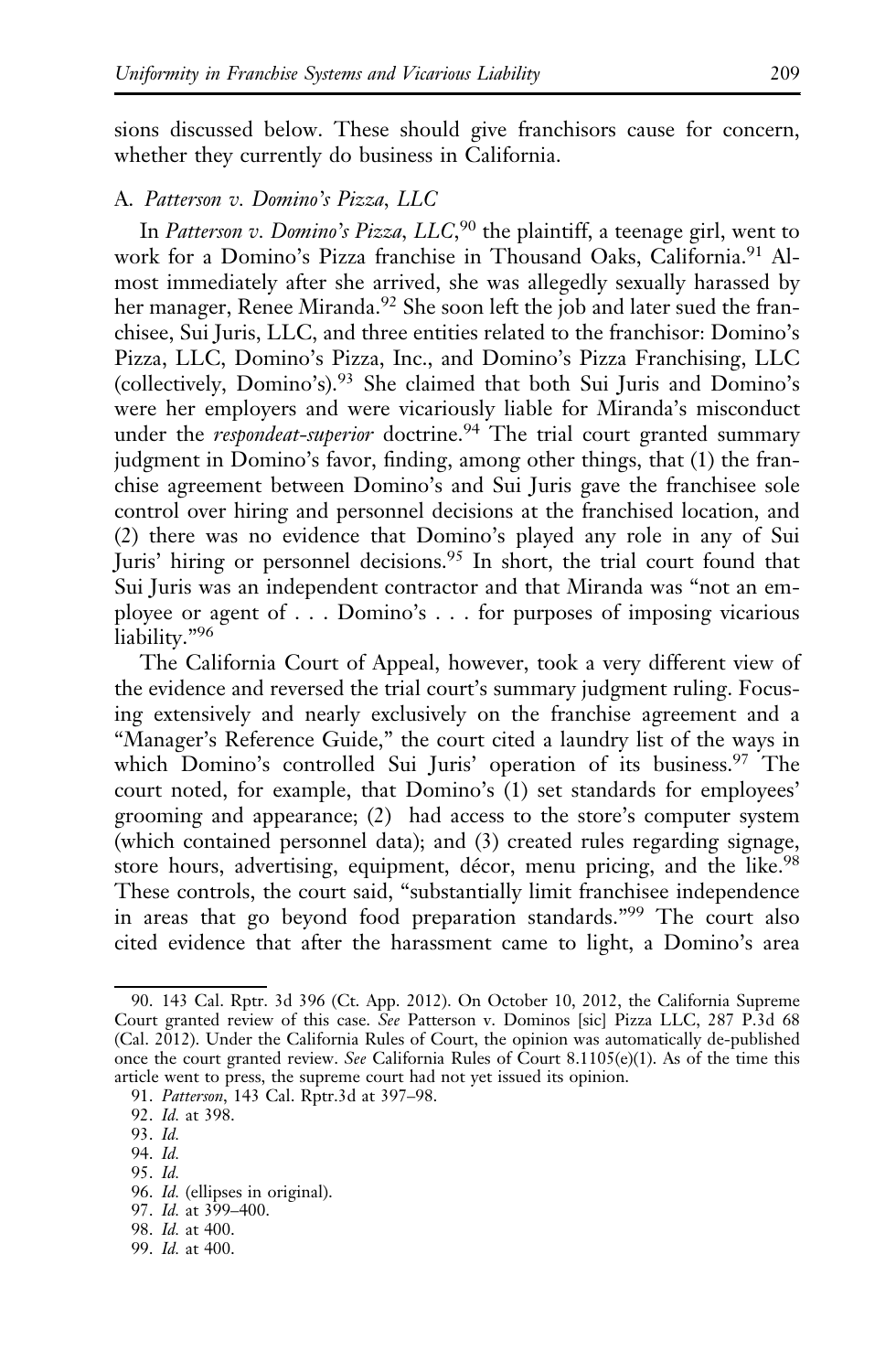leader told Sui Juris' owner Daniel Poff, "[y]ou've got to get rid of this guy," referring to Miranda.<sup>100</sup> Poff testified that he felt that he had to terminate Miranda or risk losing his franchise.<sup>101</sup> The court concluded that the evidence, taken as a whole, "supports reasonable inferences that there was a lack of local franchise management independence."<sup>102</sup> This alleged "lack of independence," according to the court, meant that Sui Juris was Domino's "agent," which in turn made Domino's vicariously liable for Sui Juris' failure to prevent Miranda from sexually harassing Patterson.

The court's decision in *Patterson* is troubling for a number of reasons, the most obvious of which is its apparent lack of understanding of modern franchising. The court focused far too much on ordinary brand controls that virtually all franchise systems impose on their franchisees. Standards for what the franchisee's employees wear to work, what signs should be put in the windows, how to decorate the franchised location, and what prices to charge are all things that are legitimately within the franchisor's prerogative. These sorts of controls are key to maintaining uniformity among franchised locations within a particular system and have been commonplace for decades. The court was apparently under the mistaken impression that the only things Domino's could prescribe without incurring vicarious liability were "food preparation standards," as if that were the sole component of the company's brand identity. However, as most courts now understand franchising, the franchisor's ability to create and enforce brand controls without creating an agency relationship in the process is not nearly so limited. Although the court was able to list many of the ways in which Domino's set standards for its franchisees, it failed to explain how Domino's controlled or had the right to control—the specific conduct that caused the alleged harm to Patterson, namely, sexual harassment by her manager. Put another way, the court reasoned that if Domino's could control the décor in the restaurant or set standards for the employees' appearance, it also had the right to supervise and directly control on a day-to-day basis the franchisee's employees.

This is exactly the kind of reasoning that courts employed decades ago, as discussed earlier in this article. But this reasoning is simply no longer valid, if indeed it ever was. If anything, the use of rigorous brand controls proves that the franchisor does not have day-to-day control over its franchisees' businesses. That is precisely why it needs to set standards—because it cannot possibly manage the daily affairs of tens, hundreds, or even thousands of

<sup>100.</sup> Id. at 402.

<sup>101.</sup> Id. Domino's presented evidence that Poff had already decided to terminate Miranda before the conversation with the area leader. See Domino's Opening Brief on the Merits, 2012 WL 7186731, at \*11–12 ("When Patterson and her father told Poff about the purported harassment, Poff immediately said he would fire Miranda."). But since the California Court of Appeal was reviewing a summary judgment ruling, the court naturally declined to resolve these factual disputes. See Patterson, 143 Cal. Rptr. 3d at 402.

<sup>102.</sup> Patterson, 143 Cal. Rptr. 3d at 402.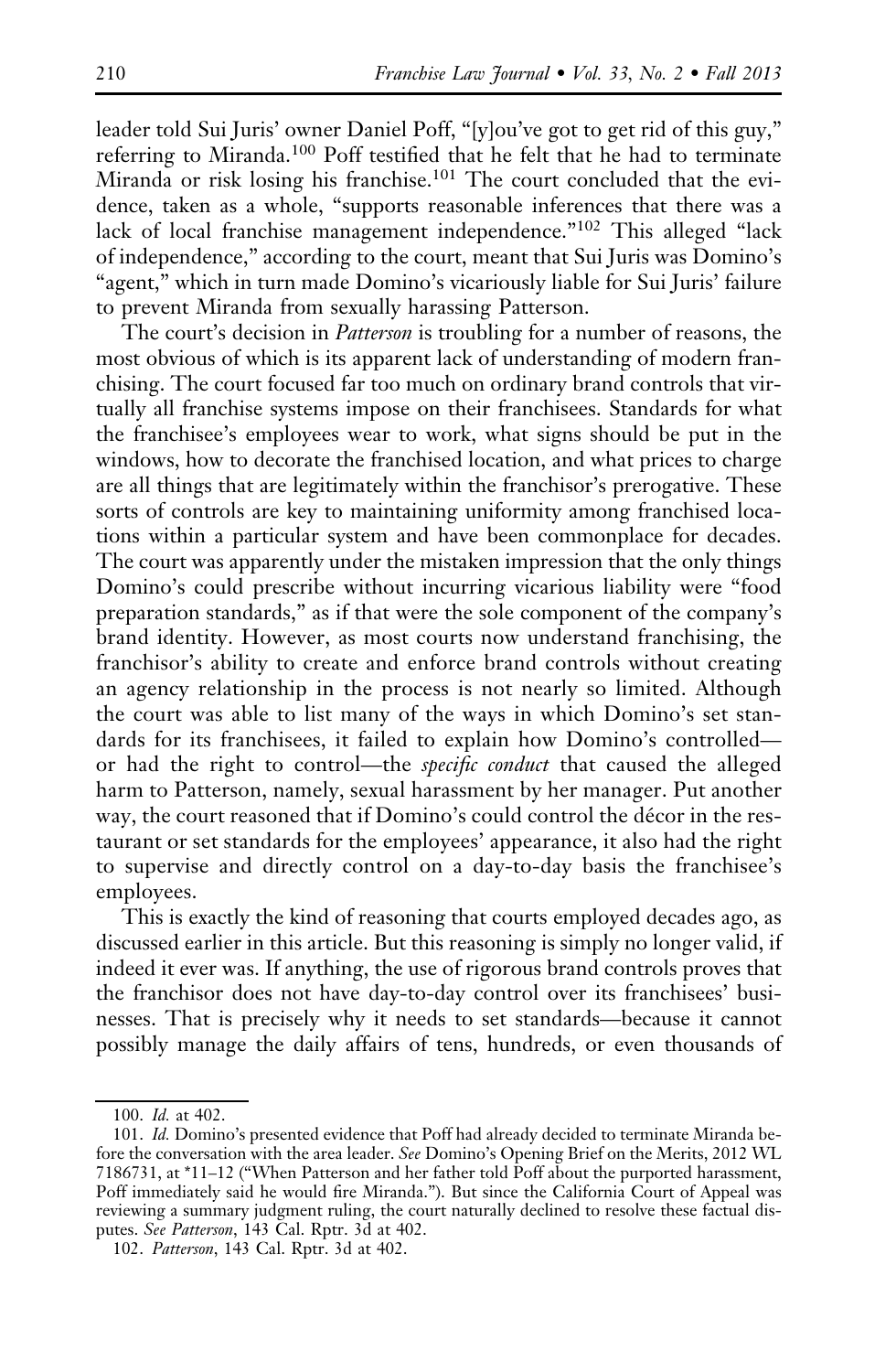franchised locations.<sup>103</sup> Further, the court's decision in Patterson undermines one of the primary reasons for imposing vicarious liability in the first place. Imposing vicarious liability is fair only when the principal has the ability to prevent the alleged harm to the plaintiff by exercising very real and tangible control over an agent.<sup>104</sup> In this case, there was simply no evidence that Domino's knew about or condoned Miranda's behavior, or that it could have done anything to stop it.<sup>105</sup>

# B. People v. *JTH Tax*, Inc.

In a civil enforcement action, People v.  $\tilde{\tau}$ TH Tax, Inc.,<sup>106</sup> the California attorney general filed a complaint against JTH Tax, Inc. (d/b/a Liberty Tax Service) alleging that it had violated various California unfair competition and false advertising statutes.<sup>107</sup> The lawsuit claimed that Liberty and its franchisees made misleading or deceptive statements in print and television advertising regarding Liberty's refund anticipation loans and electronic refund checks, and that the applications for these products contained inadequate disclosures relating to their terms.<sup>108</sup> After a nine-day bench trial, the trial court awarded the state approximately \$1.169 million in civil penalties. Liberty was ordered to pay approximately \$135,000 in restitution for violating state and federal laws relating to lending, unfair competition, consumer protection, and false advertising.<sup>109</sup> The court also issued an order requiring Liberty to police the advertising practices of its franchisees. "Under the injunction, Liberty is required to monitor its employees and franchisees to ensure they refrain from engaging in false advertising, to warn, then fine, and

<sup>103.</sup> Nor do most franchisors have any desire to manage them. That is often why they choose franchising as a business model rather than opening a chain of company-owned stores. See Kerl, 682 N.W.2d at 337 ("A franchise relationship is a marriage of convenience. It enables franchisors to spread the capital cost of enlarging the market for their goods and services by transferring most of those costs to local franchisees.").

<sup>104.</sup> Kerl, 682 N.W.2d at 338 (noting that, because the franchisor exercises little or no control over its franchisees' daily operations, "the perceived fairness" of imposing vicarious liability is "diminished in th[e] [franchising] context").

<sup>105.</sup> The fact that the Domino's area leader allegedly recommended that Sui Juris fire Miranda after learning of the harassment is not, as the appellate court seemed to believe, persuasive evidence of day-to-day control over the franchisee's personnel decisions. The area leader was merely expressing the commonsense notion that if one employee is sexually harassing another, firing the harasser is a prudent thing to do. Indeed, the fact that the area leader knew of the harassment only because the franchisee told her about it and may have asked for advice strongly suggests that Domino's had no role whatsoever in supervising the franchisee's employees. If Domino's did have that kind of control, Patterson would have reported the harassment directly to Domino's, rather than to Sui Juris. Here, there appears to be no evidence that Patterson ever communicated with Domino's about Miranda's alleged behavior.

<sup>106. 151</sup> Cal. Rptr. 3d 728 (Ct. App. 2013), review denied May 1, 2013.

<sup>107.</sup> Id. at 733. At the time of trial, Liberty Tax Service had had more than 2,000 franchised and company-owned stores throughout the United States, including 195 franchised stores in California. Id.

<sup>108.</sup> Id.

<sup>109.</sup> Id. at 732.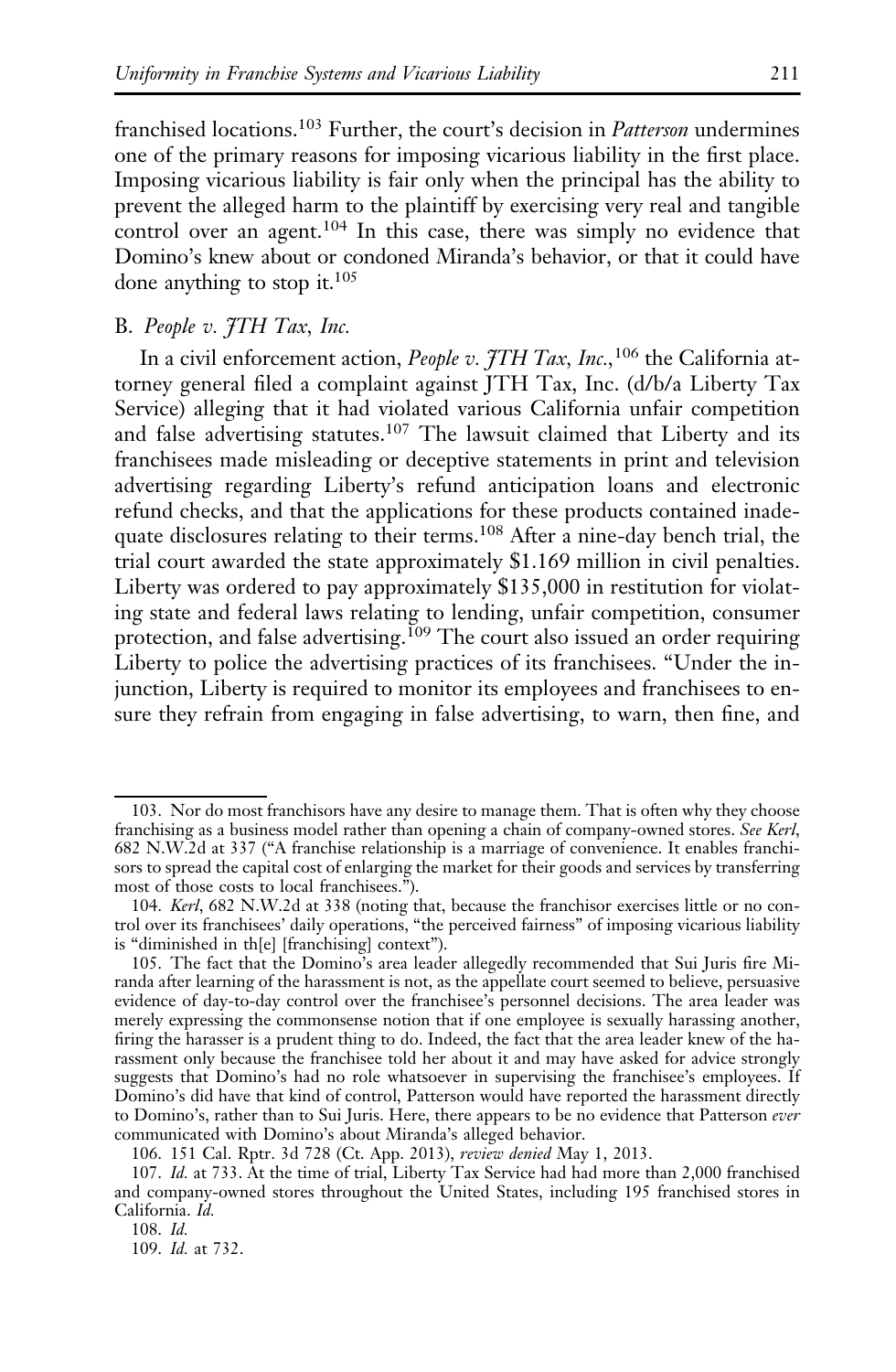then terminate those who commit violations, and to promptly notify the Attorney General's office of violations."<sup>110</sup>

One of the main issues in the case was whether Liberty could be held vicariously liable for advertisements that its franchisees placed but that it did not expressly approve. The trial court concluded that it was liable. "It is generally understood," the trial court wrote in its forty-nine-page decision, "that franchisors are often caught between the Scylla of failing to exercise sufficient control to protect their marks, and the Charybdis of exercising so much control they are vicariously liable for the torts of the franchisees or other licensees."111 While seeming to understand this dilemma, the trial court went on to find that Liberty was guilty of exercising too much control. In reaching this conclusion, "the trial court focused on Liberty's operations manual," which, as the state argued, "showed Liberty had a right of control far in excess of what it needed to police its mark."<sup>112</sup> Among other things, the operations manual:

required franchisees to offer [refund anticipation loans] and [electronic refund checks] via banks mandated by Liberty; prohibited franchisees from offering products and services without Liberty's permission; mandated franchisees' minimum operating hours, computers to be used, and day-to-day tasks such as how to open the store and when to clean the bathrooms; reserved the right to intervene in disputes with customers, including the right to pay refunds directly to customers and bill the franchisees for them; required franchisees to commit to maintaining Liberty's prescribed filing system and the setup for the tax return processing center; and controlled franchisee pricing by controlling the discounts franchisees could offer at different times of the year.<sup>113</sup>

As it related to advertising specifically, the operations manual, according to the trial court, contained significant direction concerning how and when to place advertisements. As the trial court put it, the operations manual, "literally provid[ed] [to the franchisees] a detailed, step-by-step guide for every aspect of marketing and advertising."<sup>114</sup>

The California Court of Appeal affirmed the trial court's rulings on these issues, and agreed that Liberty should be held vicariously liable for its franchisees' advertising practices. Like the trial court, the appellate court seemed to recognize that a franchise relationship is qualitatively different than other types of relationships to which the principal-agent model has been applied. "A franchisee, by definition," the court wrote, "operates a business 'under a marketing plan or system prescribed in substantial part by a franchisor,' which operation 'is substantially associated with the franchisor's trademark, service mark, trade name, logotype, advertising or other commercial symbol designating the franchisor. . . . ""<sup>115</sup> Nevertheless, the court warned, a fran-

113. Id.

<sup>110.</sup> Id. at 735.

<sup>111.</sup> Id. at 744.

<sup>112.</sup> Id. at 745.

<sup>114.</sup> Id.

<sup>115.</sup> Id. at 748 (quoting CAL. CORP. CODE § 31005(a)(1) & (a)(2)).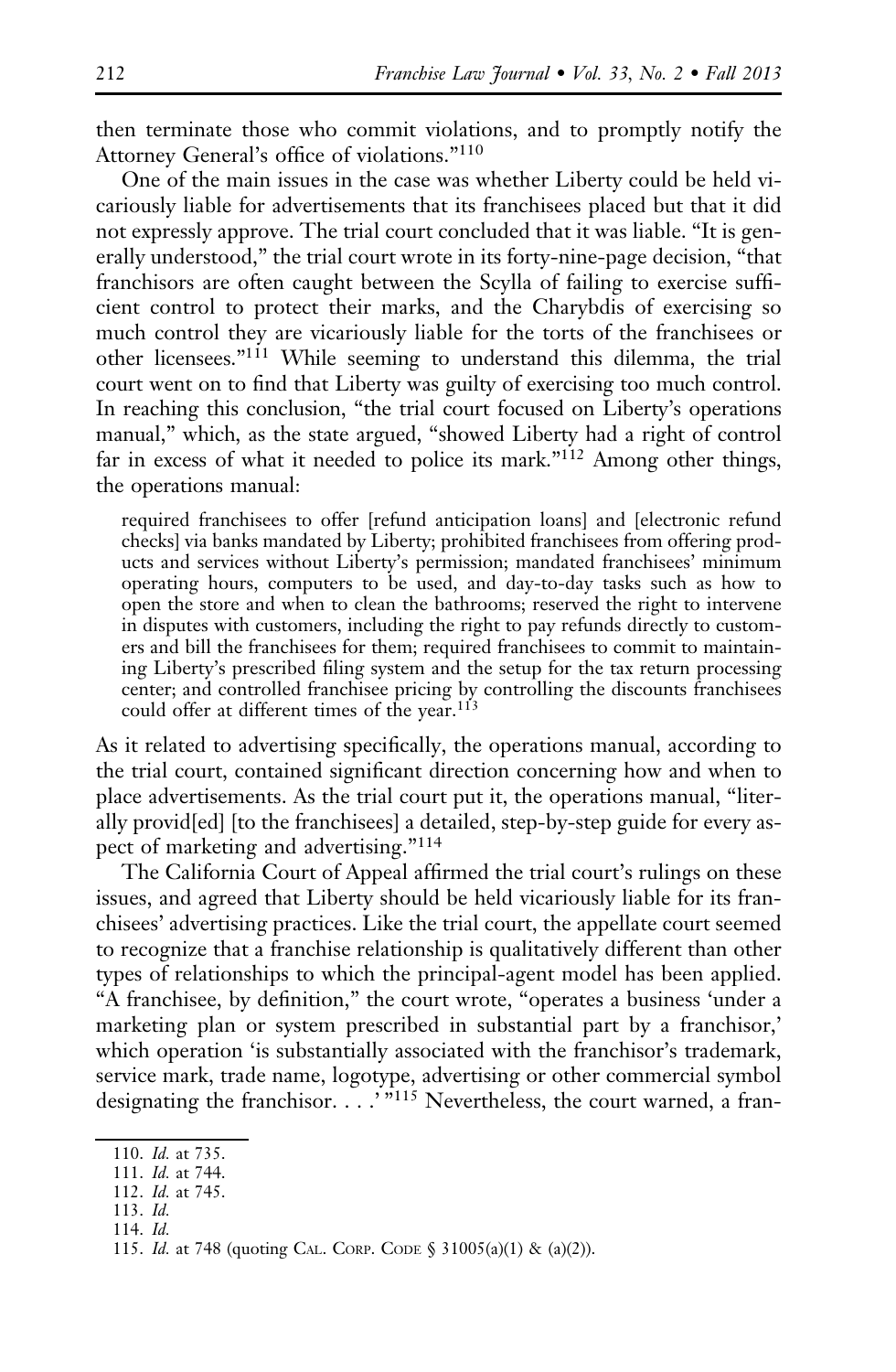chisor whose controls extend beyond those necessary to protect its mark risks creating an agency relationship with its franchisees and thus incurring vicarious liability.<sup>116</sup> The court concluded that Liberty had crossed that line: "Liberty's very extensive right of, and actual, control over such things as pricing, advertising strategies and tactics, timing and amounts of discounts [that franchisees could offer on tax-related services], and product offerings" demonstrated "that Liberty controlled more than was necessary to protect its trademarks and goodwill."<sup>117</sup>

However, virtually all of the controls the trial and appellate courts deemed to be unrelated to brand protection are quite commonplace in modern franchise systems. Nearly every franchise system has rules concerning common operational issues like hours of operations, product offerings, product pricing, opening and closing practices, and the use of approved equipment. Even Liberty's controls on advertising practices were hardly out of the ordinary. Indeed, as Liberty argued, they were simply "part of its efforts to protect the goodwill in its mark by implementing a uniform and consistent marketing plan."<sup>118</sup> In any event, the entire  $\tilde{\mathcal{I}}TH$  Tax opinion conveys a strong suspicion toward and apparent disfavor of anything beyond the most basic operational controls. In particular, the court made clear that if a franchisor imposes controls that are greater than "necessary" to protect a franchisor's mark and goodwill, which would result in the creation of an agency relationship between the franchisor and its franchisee. Unfortunately, however, the court in  $\tilde{f}TH$  Tax failed to offer a usable, practical standard by which franchisors could gauge whether they have crossed that line.

### V. Conclusion

The instrumentality test is alive and well in many jurisdictions. But nearly a decade after the Kerl decision, the law remains in flux. At the very least, the recent cases involving Domino's and Liberty Tax are signs that the debate is not over just yet. Although these cases could be dismissed as being specific to California law or as mere aberrations, they still provide cause for concern. First, each focused heavily on brand controls and used those brand controls to impose vicarious liability on franchisors, even though the case law seems be trending away from that approach. These cases prove that—even in 2013 some courts are content to stick with the old rules, which make vicarious liability for franchisors much more likely than under the instrumentality test.

<sup>116.</sup> Id.

<sup>117.</sup> Id. at 751.

<sup>118.</sup> Rather inexplicably, the court discounted Liberty's argument, in part because Liberty conceded that the ads also helped generate revenue for the system: "Liberty acknowledges that it controlled [advertising] matters at least in part because it was 'good for business.' " Id. at 751. This remark seemed to suggest that if Liberty prescribed advertising practices in part because it was "good for business," its "uniform marketing plan" justification was somehow less credible. Why the court drew that conclusion is unclear.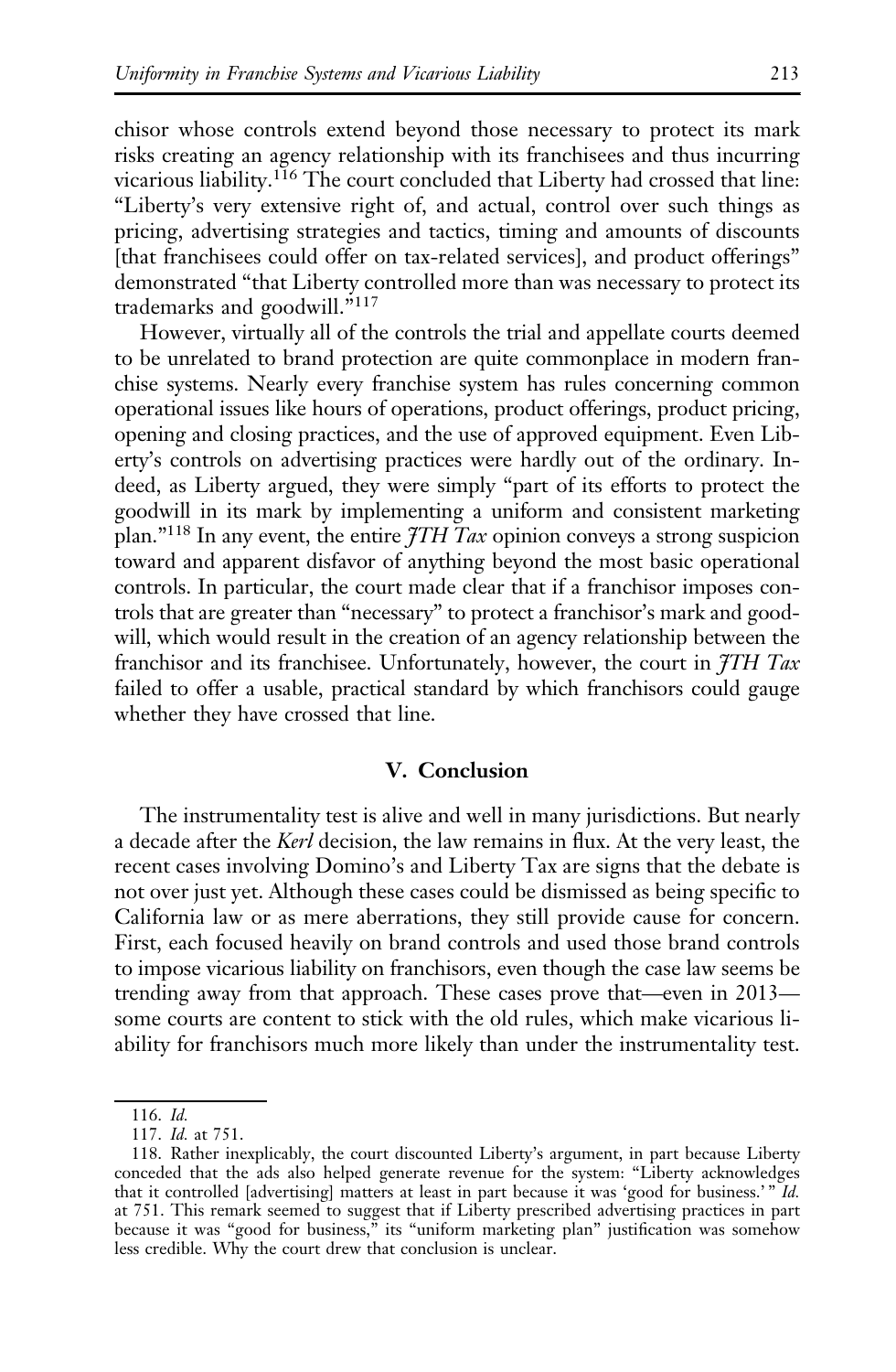Second, in each instance, the courts refused, either expressly or by implication, to analyze the case under more narrow grounds: specifically, whether the franchisor had both the right and the ability to control and prevent the precise harm. Aside from being inconsistent with case law in a growing number of jurisdictions, it also raises important concerns for franchisees in California and elsewhere. These cases do not attempt to define how much control franchisors can exert without incurring vicarious liability, while at the same time refusing to apply a standard that does, such as the instrumentality test. This creates an unacceptable level of uncertainty in the law. Third, it is possible, and perhaps even probable, that the reasoning of these cases will be adopted in other jurisdictions where the issue has not yet been decided,<sup>119</sup> despite the fact that many states are moving away from this dated and hard-toapply approach. The potential state of uncertainty these cases create will make it more difficult for franchisors to gauge the legal impact of their actions. It will also force some to question whether the strict uniformity they need to succeed is worth the significant legal costs they will incur to have it.

Additionally, these cases, while to some extent raising more questions than providing answers, do offer important teachings for practitioners wishing to be prudent in advising their franchisor clients. Given the recent trend toward the application of the instrumentality test, it would behoove transactional lawyers to operate from the premise that a court examining a vicarious liability claim will look to the specific injury-producing mode in evaluating potential vicarious liability. Thus, franchise documents, including operations manuals that franchise lawyers are often called upon to review, should be drafted with these concepts in mind.

As a threshold matter, franchisors should go to great lengths to avoid injecting themselves into, or having even peripheral involvement in, the human resource practices of their franchisees. Although this point may seem obvious, at least one California appellate court considered a franchisor's informal, yet seemingly appropriate, suggestion to terminate an employee who had allegedly engaged in misconduct sufficient to give rise to a triable issue of fact.<sup>120</sup> The safest course would be to steer entirely clear of every aspect of a franchisee's employment policies and practices, to the extent practicable, except as necessary to maintain appropriate brand controls and system standards.

In addition, and as perhaps should always be the case, care should be taken to include appropriate disclaimers in the franchise disclosure document and operations manual. For example, it may be useful—although not

<sup>119.</sup> As recently as 2010, for instance, in a case involving Domino's, the Supreme Judicial Court of Maine expressly declined to adopt Kerl's instrumentality test in favor of a more traditional agency test. See Rainey v. Langen, 998 A.2d 342, 349 (Me. 2010) ("We conclude that the traditional approach strikes an appropriate balance and, for that reason, decline to adopt the instrumentality rule.").

<sup>120.</sup> Patterson, 143 Cal. Rptr. 3d 396.